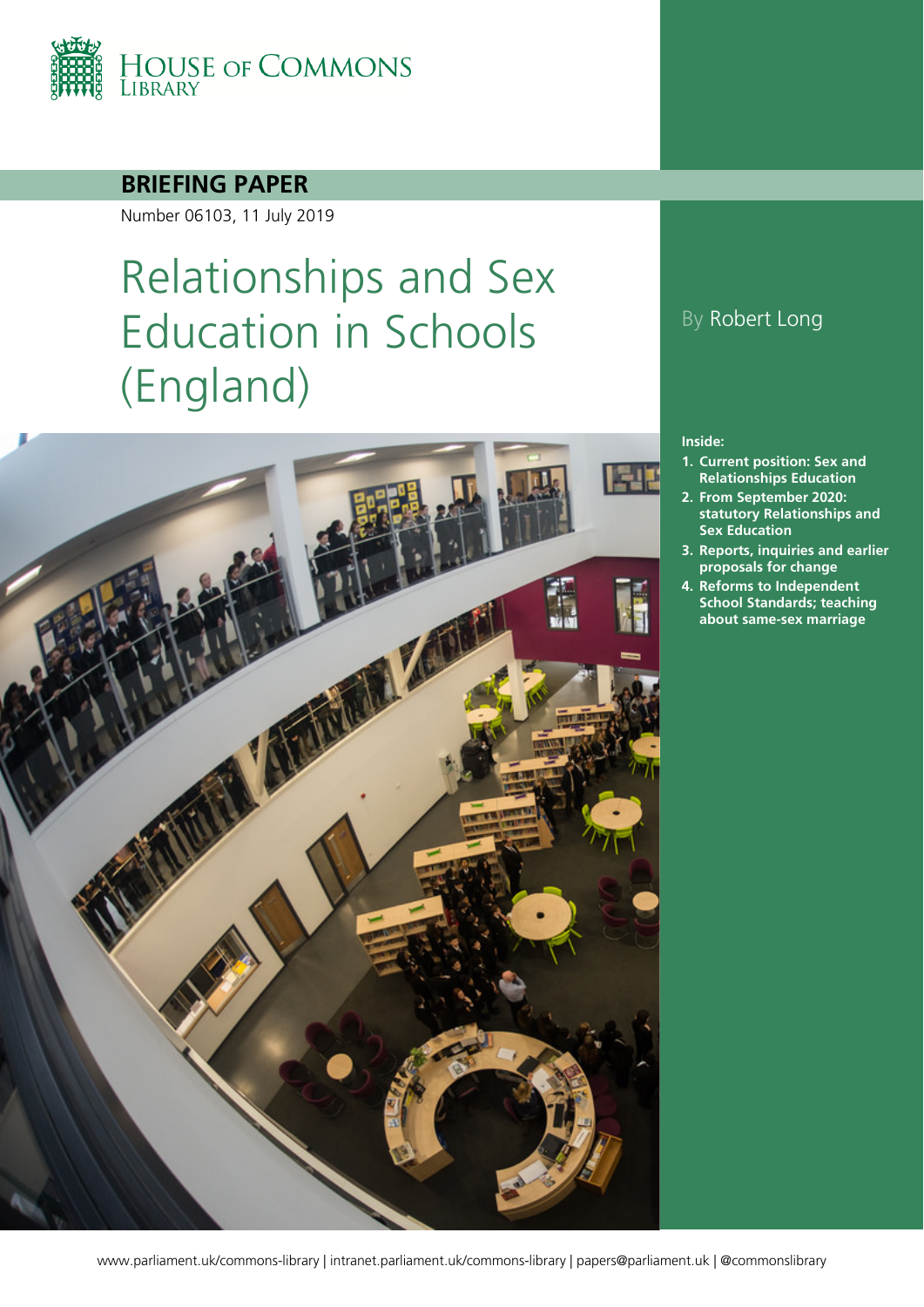## **Contents**

| One page briefing |                                                                                                                                                                                                                                            | 3                                         |
|-------------------|--------------------------------------------------------------------------------------------------------------------------------------------------------------------------------------------------------------------------------------------|-------------------------------------------|
| 1.                | <b>Current position: Sex and Relationships Education</b><br>Parents' rights to withdraw a child from SRE                                                                                                                                   | $\overline{\mathbf{4}}$<br>$\overline{4}$ |
| 1.1               | Sex and Relationship Education Guidance: what must be                                                                                                                                                                                      |                                           |
| 1.2               | taught<br>Academies and Free Schools                                                                                                                                                                                                       | 5<br>$\overline{7}$                       |
| 2.                | From September 2020: statutory Relationships and Sex                                                                                                                                                                                       |                                           |
| 2.1<br>2.2        | <b>Education</b><br>Secretary of State Announcement and legislation<br>DfE Policy Statement and development of quidance<br>Consultation on draft guidance<br>Consultation response                                                         | 9<br>9<br>9<br>10<br>11                   |
| 2.3               | Statutory guidance: curriculum content                                                                                                                                                                                                     | 11                                        |
| 2.4               | Right to withdraw children from sex education<br>Health education                                                                                                                                                                          | 15<br>16                                  |
| 3.<br>3.1<br>3.2  | Reports, inquiries and earlier proposals for change<br>POST note on Relationships and Sex Education<br>2008 Review of SRE and the Children, Schools and Families Act                                                                       | 17<br>17                                  |
| 3.3               | 2010<br>Ofsted report on PSHE and the teaching of SRE (2013)                                                                                                                                                                               | 17<br>18                                  |
| 3.4               | Proposals for compulsory SRE and to update Sex and<br>Relationship Education Guidance (2013-16)<br>Amendment to Children and Families Bill (2013)<br>Calls for updated guidance<br>Private Member's Bills and other parliamentary activity | 18<br>18<br>19<br>20                      |
| 3.5               | Education Committee Inquiry (2014-15)<br>Letter from select committee Chairs (January 2016)                                                                                                                                                | 20<br>22                                  |
| 3.6               | Government decision not to make PSHE statutory (February                                                                                                                                                                                   |                                           |
| 3.7<br>3.8        | 2016)<br>Subsequent Government comment and reconsideration<br>Labour commitment to statutory PSHE<br>Women and Equalities Committee inquiry into sexual                                                                                    | 22<br>23<br>23                            |
|                   | harassment and sexual violence in schools (2016)<br>New letter from select committee Chairs (November 2016)                                                                                                                                | 23<br>24                                  |
| 4.                | <b>Reforms to Independent School Standards; teaching</b>                                                                                                                                                                                   |                                           |
| 4.1<br>4.2<br>4.3 | about same-sex marriage<br>Background<br>Reforms to the independent school standards regulations<br>Independent school standards guidance                                                                                                  | 25<br>25<br>26<br>28                      |

Cover page image copyright: [Official Opening of St Paul's Catholic School in Leicester](https://www.flickr.com/photos/catholicism/16468633404/in/photolist-r6h3Xf-rKGV8L-s39HAw-rKFDJu-r6u43R-rKEfYG-nsTGgs-ad7xgp-9e4gXq-9uEcAJ-qrJGXJ-eepbm-6rcN13-5i9SLE-7Dkdgq-tQX4oR-mr81Y3-4kudXv-9H4VtM-gXHe1d-6Ya6wF-otXYGN-6HPwgi-7oBZwz-8eCKgN-sry38Y-6y4D85-rUtJdM-dZgc3Q-7ZMFCk-9u1Hrn-k7hLbk-87RBa8-dtZLj9-uyCEXn-a2NMC9-5RpyJF-e7gFa-4gEeri-9F5f4s-8RCnVm-pNdKo8-e5xi47-9VpaoU-9UGjcG-5qQmNL-89TAR6-dEuSpJ-quL4iA-fYs8c) by [Catholic Church England.](https://www.flickr.com/photos/catholicism/) Licensed under [CC BY 2.0](https://creativecommons.org/licenses/by-nc-sa/2.0/) / image cropped.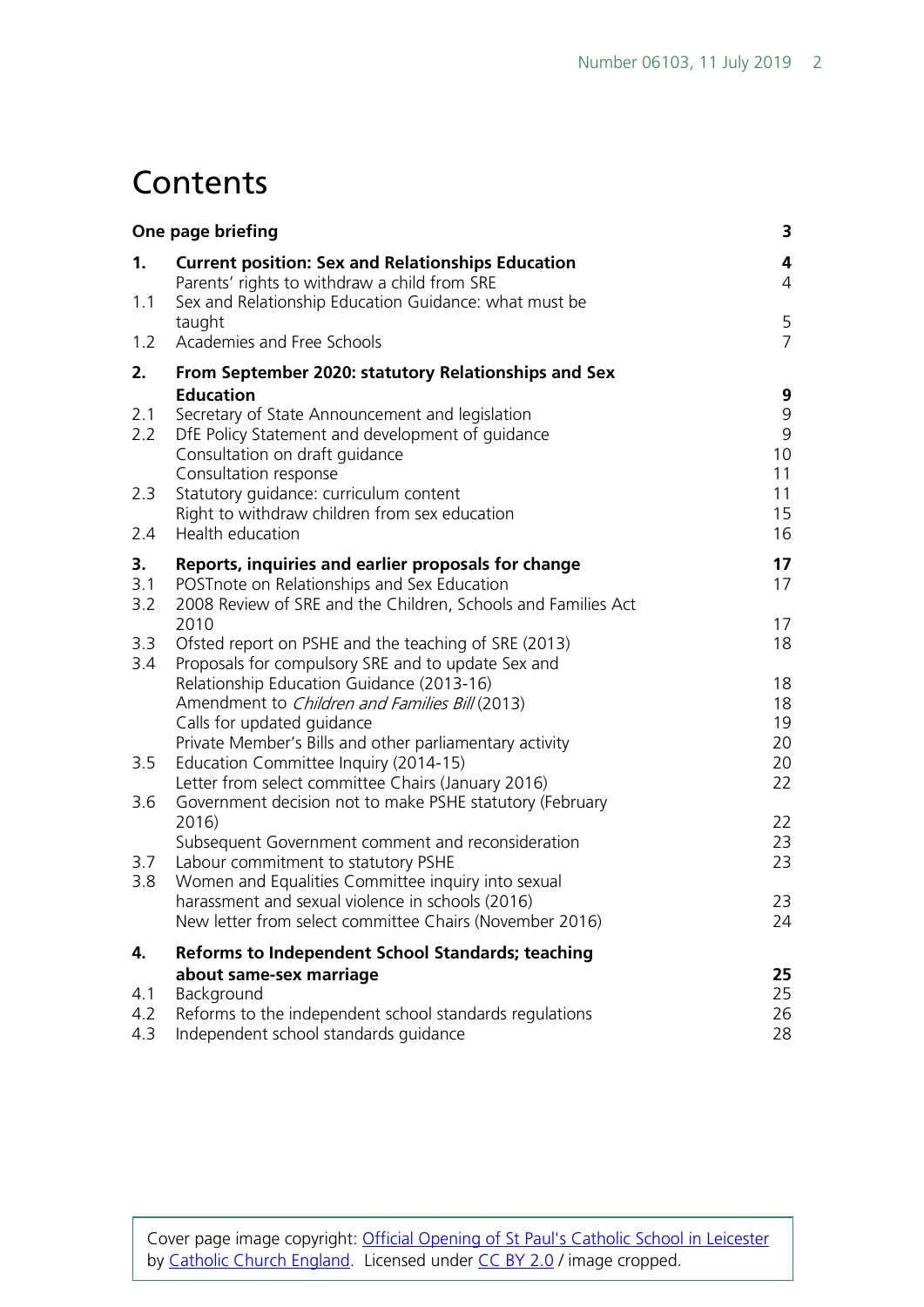## <span id="page-2-0"></span>One page briefing

#### **Current position: What must be taught and the parental right to withdraw their children**

Local authority maintained schools in England are obliged to teach sex and relationships education (SRE) from age 11 upwards, and must have regard to the Government's **SRE quidance**. Academies and free schools do not have to follow the National Curriculum and so are not under this obligation. If they do decide to teach SRE, they also must have regard to the guidance.

Parents are free to withdraw their children from SRE if they wish to do so. The only exceptions to this are the biological aspects of human growth and reproduction that are essential elements of National Curriculum Science.

#### **From September 2020: statutory RSE and health education**

On 1 March 2017, the then Education Secretary, Justine Greening, [announced](http://www.parliament.uk/business/publications/written-questions-answers-statements/written-statement/Commons/2017-03-01/HCWS509/) her intention to put 'Relationships and Sex Education' – rather than SRE – on a statutory footing. Section 34 of the *Children* [and Social Work Act 2017](http://www.legislation.gov.uk/ukpga/2017/16/section/34/enacted) provides for relationships and sex education to be taught in all schools in England.

The changes involve:

- All primary schools in England teaching 'Relationships Education'
- All secondary schools teaching 'Relationships and Sex Education'
- Reformed statutory guidance, following consultation
- Retaining the parental right of withdrawal from sex education, with new rights for children to 'opt-in' as they approach age 16
- Flexibility for schools in their approach, including for faith schools to teach within the tenets of their faith

[The Relationships Education, Relationships and Sex Education and](http://www.legislation.gov.uk/uksi/2019/924/introduction/made)  [Health Education \(England\) Regulations 2019](http://www.legislation.gov.uk/uksi/2019/924/introduction/made) confirm that these changes will come into force in September 2020. Statutory health education in schools is being brought in as part of these changes.

Final statutory guidance on Relationships education, relationships and [sex education \(RSE\) and health education](https://www.gov.uk/government/publications/relationships-education-relationships-and-sex-education-rse-and-health-education) was published by the Department for Education in June 2019.

The DfE also published a [FAQs briefing](https://www.gov.uk/government/news/relationships-education-relationships-and-sex-education-rse-and-health-education-faqs) on the changes.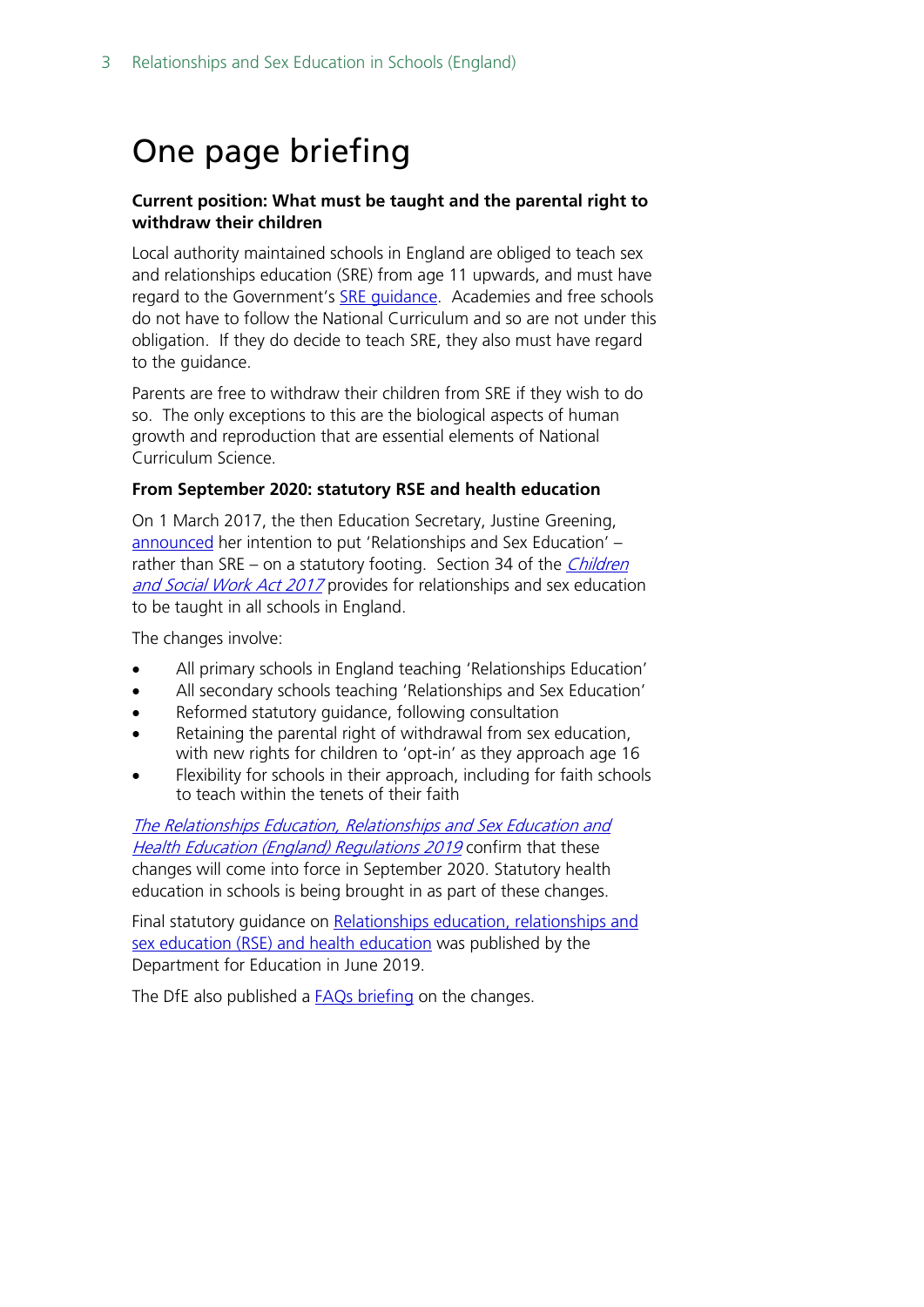## <span id="page-3-0"></span>1. Current position: Sex and Relationships Education

All maintained secondary schools must provide sex and relationships education as part of the basic curriculum, and must meet the requirements of National Curriculum Science. Governing bodies and head teachers of maintained primary schools must decide whether sex and relationship education, beyond that set out in National Curriculum Science, should be include in the school's curriculum, and if so what it should consist of and how it should be organised.

The Department for Education (DFE)'s popular questions website provides the following [information](https://www.education.gov.uk/popularquestions/schools/curriculum/a005567/when-will-my-child-receive-sex-education-in-school) on the current position relating to sex and relationship education (SRE) in schools:

Sex and relationship education (SRE) is compulsory from age 11 onwards. It involves teaching children about reproduction, sexuality and sexual health. It doesn't promote early sexual activity or any particular sexual orientation.

Some parts of sex and relationship education are compulsory these are part of the national curriculum for science. Parents can withdraw their children from all other parts of sex and relationship education if they want.

All schools must have a written policy on sex education, which they must make available to parents for free.

In delivering sex education, schools are currently required to have regard to the [Sex and Relationship Education Guidance,](https://www.gov.uk/government/publications/sex-and-relationship-education) published in 2000.<sup>[1](#page-3-2)</sup> The current statutory provisions on sex education are contained in sections 403 and 405 of the [Education Act 1996](http://www.legislation.gov.uk/ukpga/1996/56/contents) as amended.

The previous Government's Education White Paper, The Importance of [Teaching,](https://www.education.gov.uk/publications/standard/publicationdetail/page1/CM%207980) published in November 2010, stated:

Children need high-quality sex and relationships education so they can make wise and informed choices. We will work with teachers, parents, faith groups and campaign groups, such as Stonewall to make sure sex and relationships education encompasses an understanding of the ways in which humans love each other and stresses the importance of respecting individual autonomy.<sup>[2](#page-3-3)</sup>

#### <span id="page-3-1"></span>Parents' rights to withdraw a child from SRE

Section 405 of the *Education Act 1996* enables parents to withdraw their children from sex education other than the sex education that is in the National Curriculum (such as the biological aspects of human growth and reproduction that are essential elements of National Curriculum Science).

All schools must have an up-to-date policy on SRE which is made available for inspection and to parents. It must include information about parents' right to withdrawal. The [SRE guidance](https://www.gov.uk/government/publications/sex-and-relationship-education) states:

 <sup>1</sup> DfEE[, Sex and relationship education guidance,](https://www.gov.uk/government/uploads/system/uploads/attachment_data/file/283599/sex_and_relationship_education_guidance.pdf) July 2000

<span id="page-3-3"></span><span id="page-3-2"></span><sup>2</sup> DfE, [The Importance of Teaching,](https://www.education.gov.uk/publications/standard/publicationdetail/page1/CM%207980) November 2010, Pp. 46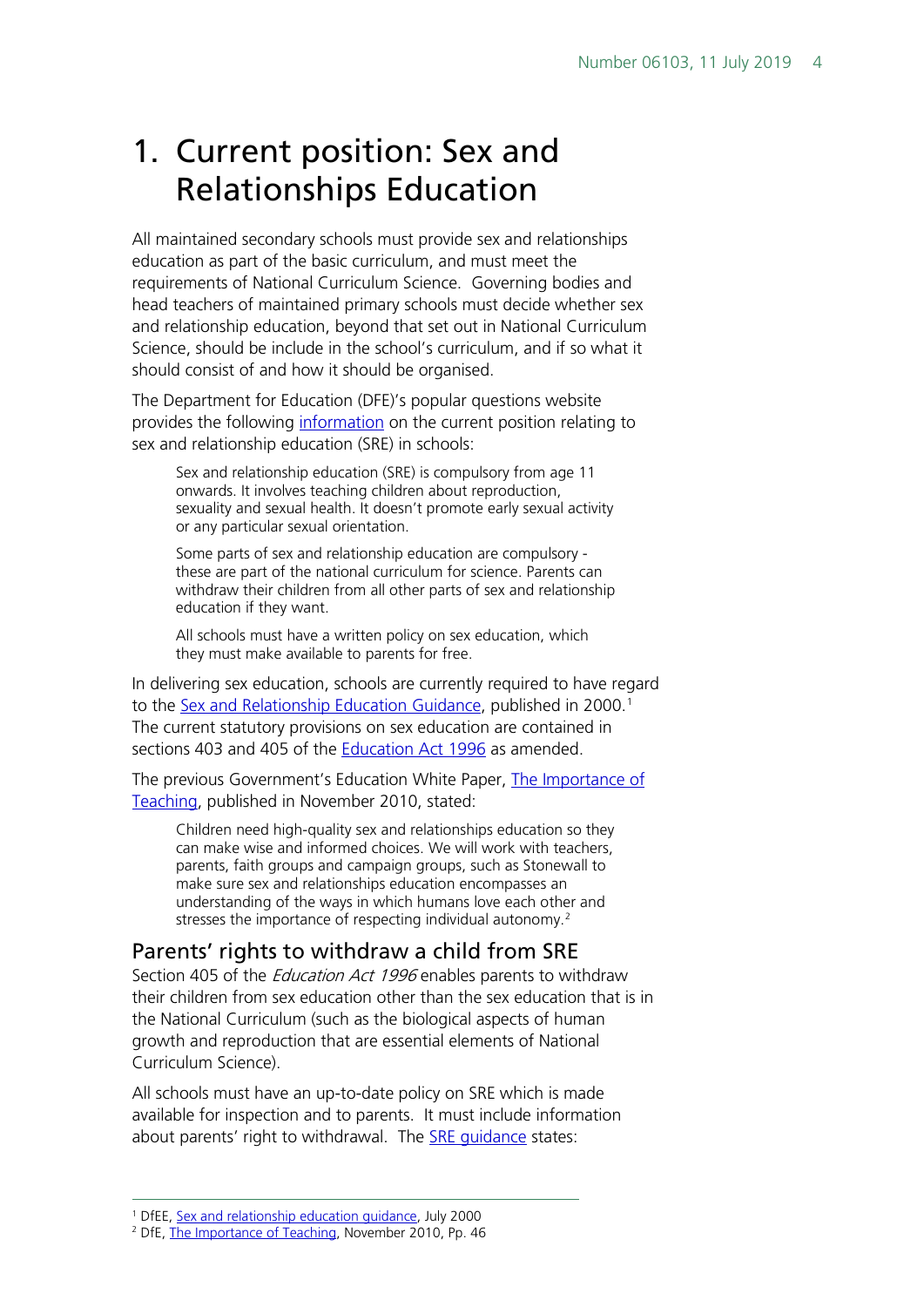**5.7** Parents have the right to withdraw their children from all or part of the sex and relationship education provided at school except for those parts included in the statutory National Curriculum...Schools should make alternative arrangements in such cases. The DfEE will offer schools a standard pack of information for parents who withdraw their children from sex and relationship education.[3](#page-4-1)

### <span id="page-4-0"></span>1.1 Sex and Relationship Education Guidance: what must be taught

As stated in the previous section, schools are currently required to have regard to the [Sex and Relationship Education Guidance,](https://www.gov.uk/government/publications/sex-and-relationship-education) published in 2000. For quick reference, some key guidance included within it is reproduced below. This information is not meant to be comprehensive, but instead to give a brief introduction to what the guidance recommends.

#### Primary schools

**1.12** The Department recommends that all primary schools should have a sex and relationship education programme tailored to the age and the physical and emotional maturity of the children. It should ensure that both boys and girls know about puberty and how a baby is born – as set out in Key Stages 1 and 2 of the National Science Curriculum. Section 3 gives further information on what should be taught at these stages and how this should be rooted in the PSHE framework.

**1.13** All children, including those who develop earlier than the average, need to know about puberty before they experience the onset of physical changes. In the early primary school years, education about relationships needs to focus on friendship, bullying and the building of self-esteem. […]

#### Secondary schools

**1.17** Secondary schools should include in their policy details on how they provide a programme as part of the PSHE framework in addition to the National Science Curriculum topics. Schools should set sex education within a broader base of self-esteem and responsibility for the consequences of one's actions.

**1.18** Schools should set a framework for establishing what is appropriate and inappropriate in a whole-class setting and how to deal with individual questions. […]

#### Relationships

<span id="page-4-1"></span>**1.21** Young people, when asked about their experiences of sex education at school, often complain about the focus on the physical aspects of reproduction and the lack of any meaningful discussion about feelings, relationships and values. Sex and relationship education set within the framework for PSHE across the four key stages will significantly redress that balance. It will help young people to respect themselves and others, and understand difference. Within the context of talking about relationships, children should be taught about the nature of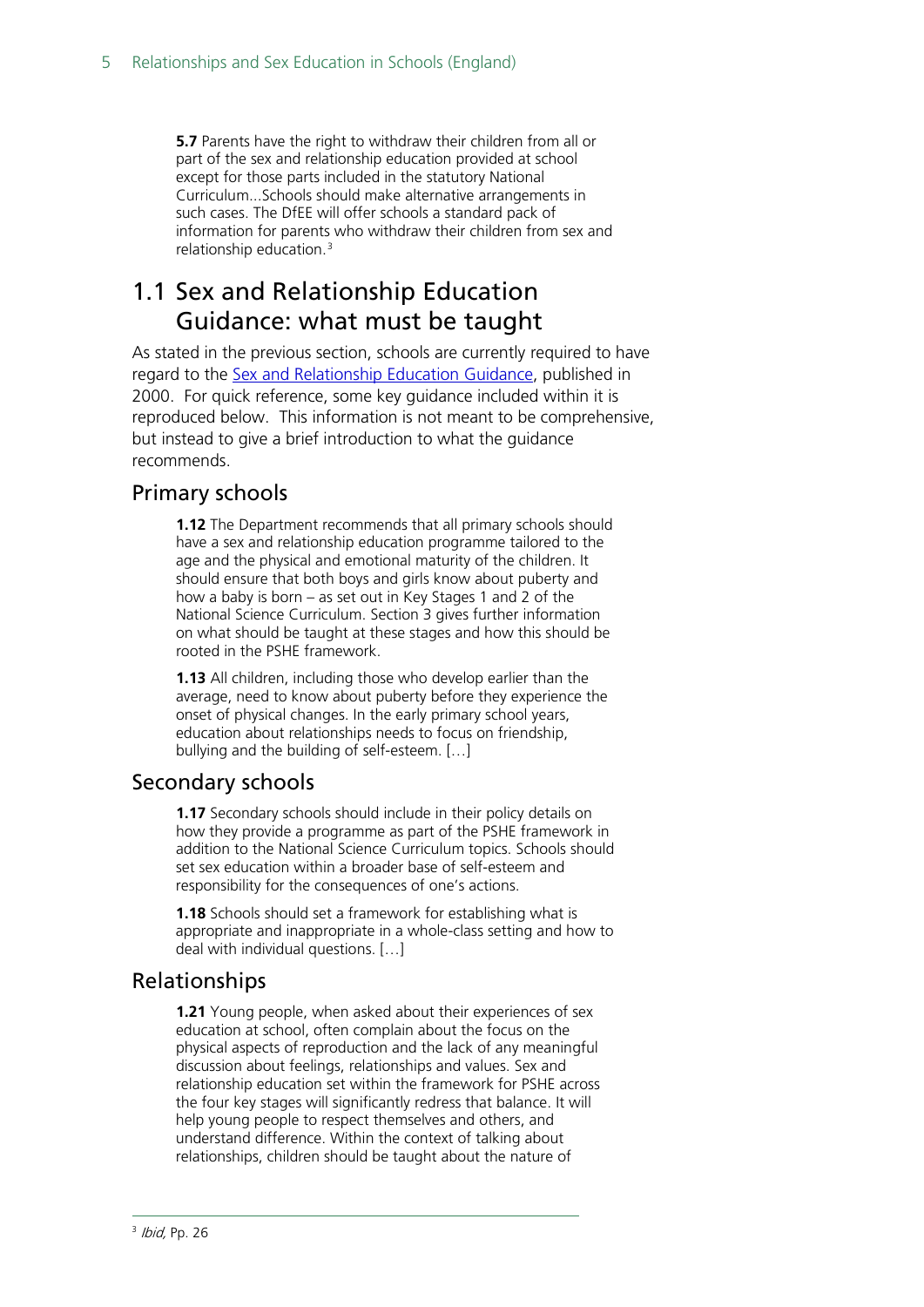marriage and its importance for family life and for bringing up children. The Government recognises that there are strong and mutually supportive relationships outside marriage. Therefore, children should learn the significance of marriage and stable relationships as key building blocks of community and society. Teaching in this area needs to be sensitive so as not to stigmatise children on the basis of their home circumstances. […]

#### Sexual identity and sexual orientation

**1.30** It is up to schools to make sure that the needs of all pupils are met in their programmes. Young people, whatever their developing sexuality, need to feel that sex and relationship education is relevant to them and sensitive to their needs. The Secretary of State for Education and Employment is clear that teachers should be able to deal honestly and sensitively with sexual orientation, answer appropriate questions and offer support. There should be no direct promotion of sexual orientation.

**1.31** Sexual orientation and what is taught in schools is an area of concern for some parents. Schools that liaise closely with parents when developing their sex and relationship education policy and programme should be able to reassure parents of the content of the programme and the context in which it will be presented.

**1.32** Schools need to be able to deal with homophobic bullying. Guidance issued by the Department (Social Inclusion: Pupil Support Circular 10/99) dealt with the unacceptability of and emotional distress and harm caused by bullying in whatever form – be it racial, as a result of a pupil's appearance, related to sexual orientation or for any other reason. […]

#### Puberty

**2.5** Boys and girls need to be prepared for puberty. Schools will need to plan the appropriate age to do so, in consultation with parents. […]

#### Menstruation

**2.7** The onset of menstruation can be alarming for girls if they are not prepared. Research shows that about a third of girls are not told about periods by their parents and 10% receive no preparation at all before their first period. As with education about puberty, programmes should include preparation for menstruation.

**2.8** Schools should also make adequate and sensitive arrangements to help girls cope with menstruation and with requests for sanitary protection. […]

#### Contraception

**2.10** Knowledge of the different types of contraception, and of access to, and availability of contraception is a major part of the Government's strategy to reduce teenage pregnancy. Effective sex and relationship education in secondary schools has an important role to play in achieving this.

**2.11** Trained staff in secondary schools should be able to give young people full information about different types of contraception, including emergency contraception and their effectiveness. Pupils may wish to raise further issues with staff arising from discussion in the classroom. Trained teachers can also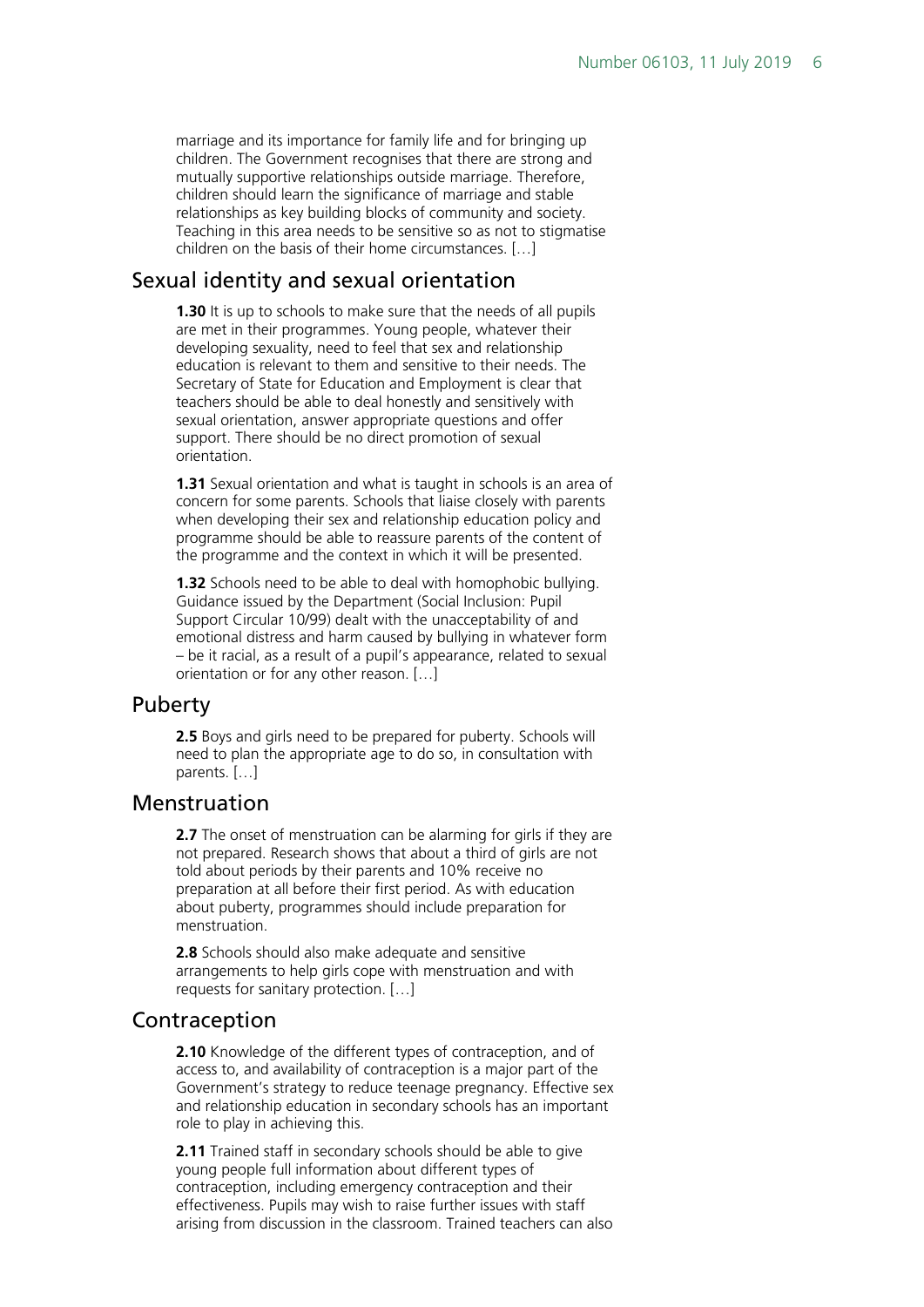give pupils – individually and as a class – additional information and guidance on where they can obtain confidential advice, counselling and, where necessary, treatment. […]

#### Abortion

**2.14** 38% of teenage pregnancies ended in abortion in 1998 – almost 39,000 abortions. There are strongly held views and religious beliefs about abortion and some schools will apply a particular religious ethos through their sex and relationship education policy to the issue which will enable pupils to consider the moral and personal dilemmas involved. The religious convictions of pupils and their parents should be respected.

**2.15** It is all too easy to create a classroom debate in which pupils' views become polarised and miss the purpose of sex and relationship education in preparing pupils for the responsibilities and challenges of adult life. When abortion is covered within a programme, the challenge is to offer young people the opportunity to explore the dilemmas, enable them to know and understand about abortion, and develop the communication skills to discuss it with parents and health professionals.

**2.16** However, the key task for schools is, through appropriate information and effective advice on contraception and on delaying sexual activity, to reduce the incidence of unwanted pregnancies.[4](#page-6-1)

### <span id="page-6-0"></span>1.2 Academies and Free Schools

Academies and Free Schools do not have to follow the National Curriculum and so are not under the same statutory obligations as maintained schools. As such, academies are not obliged to teach sex and relationship education, although if they do, they must have regard to the SRE guidance issued by the Secretary of State. This issue was raised in the House of Lords in 2013:

#### Asked by *Baroness Scotland of Asthal*

To ask Her Majesty's Government what is the current position with regard to ensuring primary and secondary school pupils receive comprehensive sex education. [HL2614]

**The Parliamentary Under-Secretary of State for Schools (Lord Nash) (Con):** Sex and relationship education (SRE) is compulsory in maintained secondary schools. When teaching sex education, it is a statutory requirement for schools (including academies through their funding agreements) to have regard to the Secretary of State's Sex and Relationship Education Guidance. Schools should use the guidance to build on the content outlined in the national curriculum for science. Primary schools are not required to provide SRE beyond that which is outlined in the national curriculum for science, but many primary schools do so— and they must have regard to the guidance.<sup>[5](#page-6-2)</sup>

The following exchange and response from Lord Nash, from a Lords debate earlier in that year provides further clarification:

<span id="page-6-1"></span>DfEE, [Sex and relationship education guidance,](https://www.gov.uk/government/uploads/system/uploads/attachment_data/file/283599/sex_and_relationship_education_guidance.pdf) July 2000, Pps.9-13

<span id="page-6-2"></span><sup>5</sup> HL Deb 21 [Oct 2013: Column WA124](http://www.publications.parliament.uk/pa/ld201314/ldhansrd/text/131021w0001.htm#13102118000503)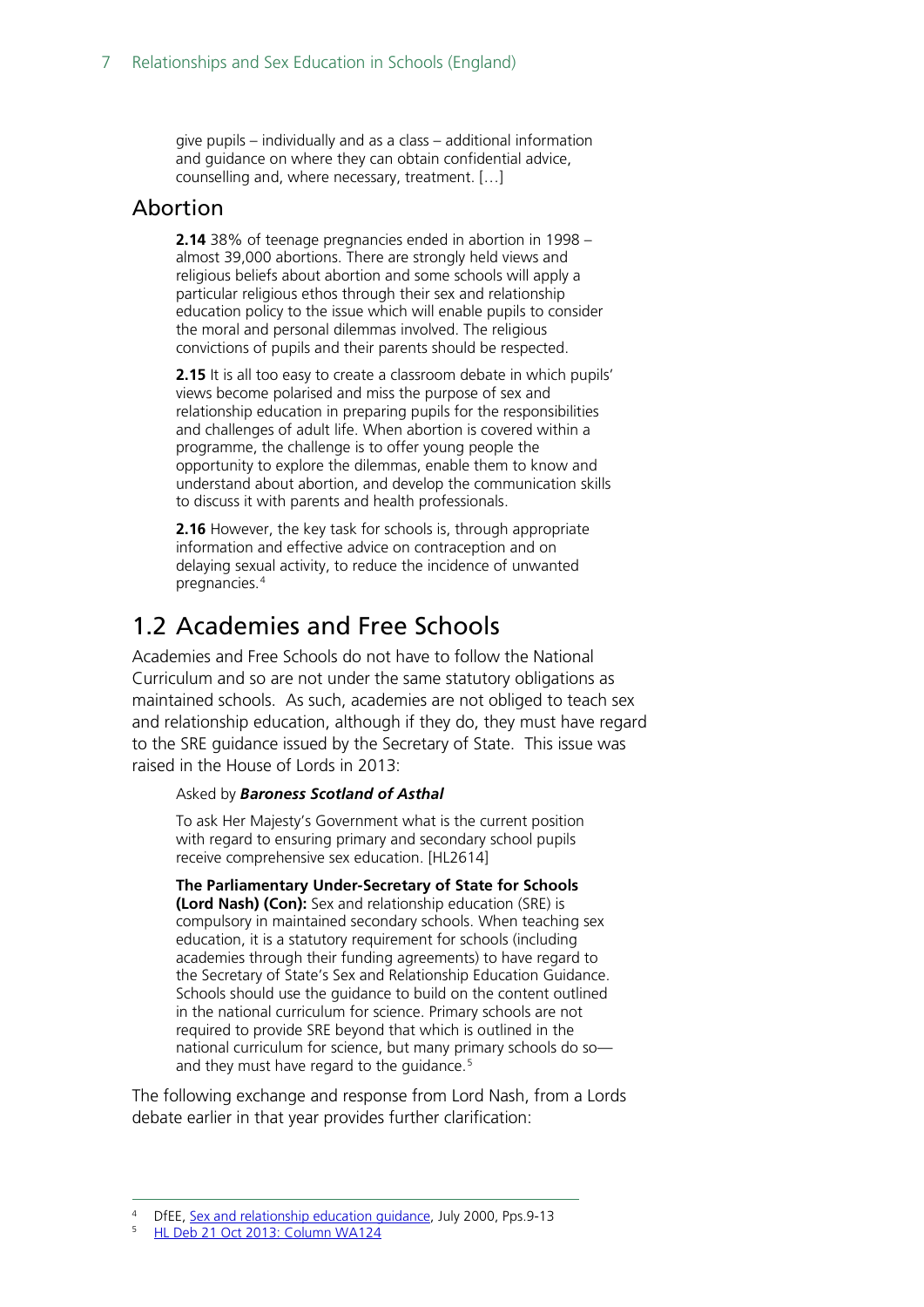**Baroness Brinton:** My Lords, I am sure that the House is pleased that the Government have put more about sex and relationships into the curriculum, but surely some concerns must remain if academies can choose not to teach it. How are the Government going to ensure that academies teach young people about sex and relationships?

**Lord Nash:** My noble friend is quite right that academies are not obliged to teach sex education, although, if they do, they have to have regard to the Secretary of State's guidance on these matters. I repeat the point that Ofsted inspects for all social, moral and cultural provision in schools, and we will be ensuring that it focuses on this point.<sup>[6](#page-7-0)</sup>

The [Model Funding Agreement for Free Schools](http://media.education.gov.uk/assets/files/pdf/m/mainstream%20free%20school%20model%20funding%20agreement%20-%20june%202013.pdf) provides an example of the arrangements set up by Academies and Free Schools regarding SRE. It states that:

<span id="page-7-0"></span>The Academy Trust shall have regard to any guidance issued by the Secretary of State, further to section 403 of the Education Act 1996, on sex and relationship education to ensure that children at the Academy are protected from inappropriate teaching materials and they learn the nature of marriage and its importance for family life and for bringing up children. The Academy Trust shall also have regard to the requirements set out in section 405 of the Education Act 1996 which shall apply to the Academy as if it were a maintained school.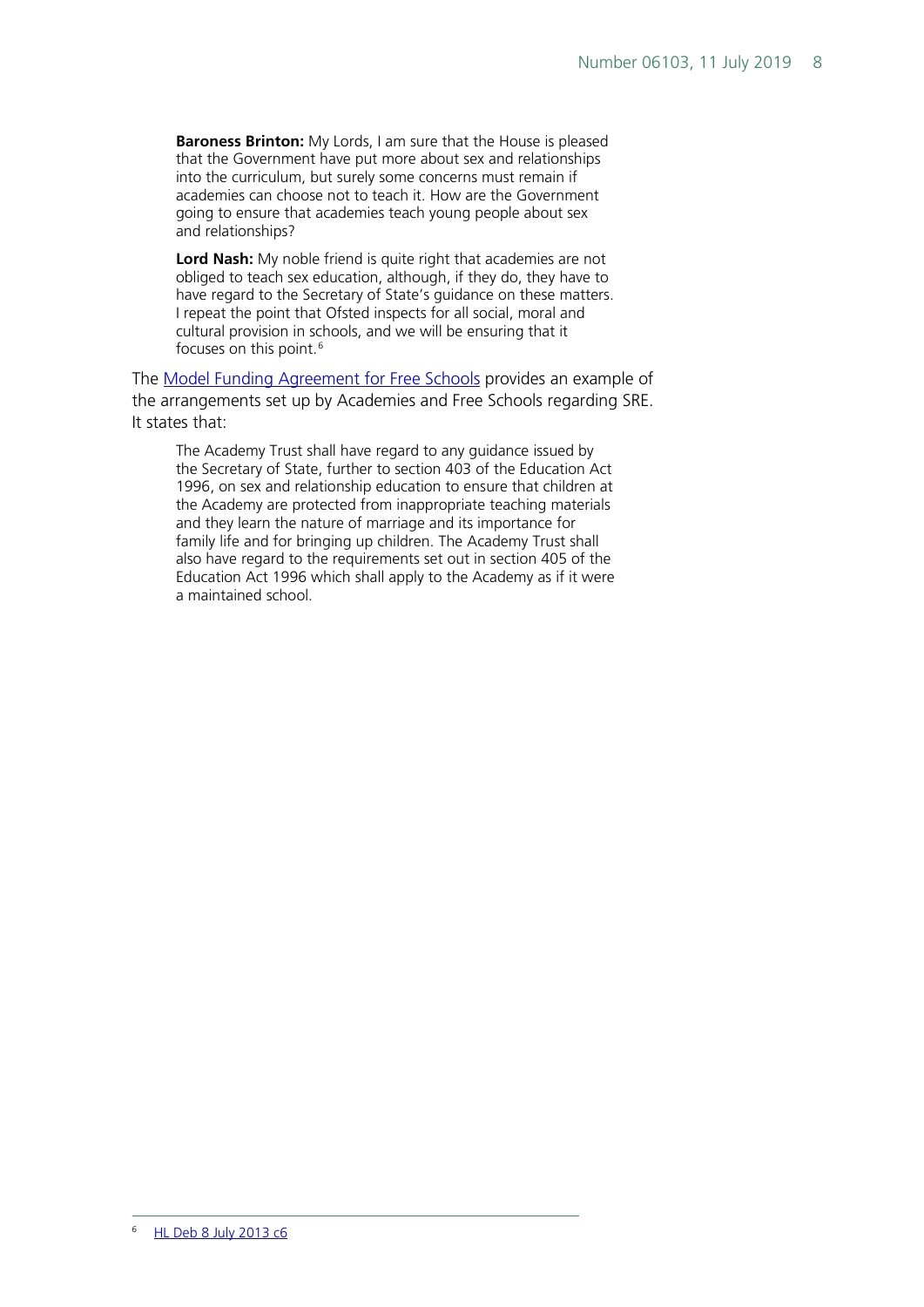## <span id="page-8-0"></span>2. From September 2020: statutory Relationships and Sex Education

### <span id="page-8-1"></span>2.1 Secretary of State Announcement and legislation

On 1 March 2017, the then Education Secretary, Justine Greening, [announced](http://www.parliament.uk/business/publications/written-questions-answers-statements/written-statement/Commons/2017-03-01/HCWS509/) her intention to put 'Relationships and Sex Education' – rather than SRE – on a statutory footing. She also announced her intention to create a power to make personal, social, health and economic education (PSHE) statutory in future, following further work and consultation. The necessary legislation was passed shortly before the dissolution of parliament for the 2017 General Election.

The relevant sections of the *[Children and Social Work Act 2017](http://www.legislation.gov.uk/ukpga/2017/16/contents/enacted)* require:

- All primary schools in England to teach age-appropriate 'relationships education'; and
- All secondary schools in England to teach age-appropriate 'relationships and sex education'

These changes apply to all schools in England – local authority maintained, academies and independent.

The Education Secretary stated:

The statutory guidance for Sex and Relationships Education was introduced in 2000 and is becoming increasingly outdated. It fails to address risks to children that have grown in prevalence over the last 17 years, including cyber bullying, 'sexting' and staying safe online. […]

Schools will have flexibility over how they deliver these subjects, so they can develop an integrated approach that is sensitive to the needs of the local community; and, as now, faith schools will continue to be able to teach in accordance with the tenets of their faith.[7](#page-8-3)

It was initially intended that these changes be implemented from September 2019, although that has subsequently been moved back to 2020.

### <span id="page-8-2"></span>2.2 DfE Policy Statement and development of guidance

<span id="page-8-3"></span>The Department for Education [Policy Statement,](http://data.parliament.uk/DepositedPapers/Files/DEP2017-0191/170301_Policy_statement_gov.uk_template_FINAL.PDF) also published in March 2017, gave an indication of the intended focus of RSE and the issues that would be focused on in its teaching: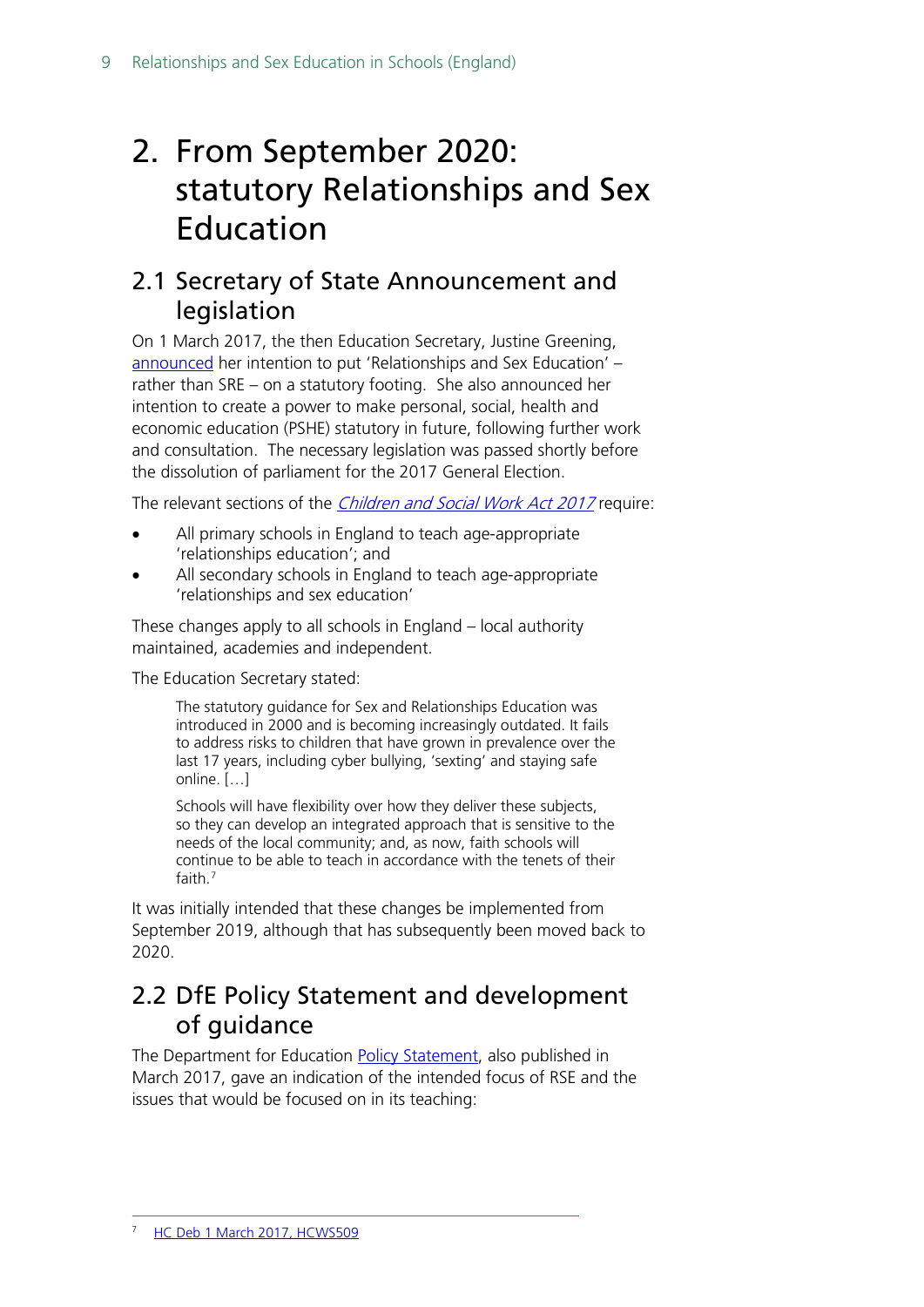- **Different types of relationships**, including friendships, family relationships, dealing with strangers and, at secondary school, intimate relationships;
- How to recognise, understand and build **healthy relationships**, including self-respect and respect for others, commitment, tolerance, boundaries and consent, and how to manage conflict, and also how to recognise unhealthy relationships;
- How relationships may affect **health and wellbeing, including mental health**;
- Healthy relationships and **safety online**; and
- Factual knowledge, at secondary school, around **sex, sexual health and sexuality**, set firmly within the context of relationships.[8](#page-9-1)

#### **Call for evidence**

On 19 December 2017, the Department for Education published a call [for evidence on changes to teaching of sex and relationship education,](https://www.gov.uk/government/news/education-secretary-launches-rse-call-for-evidence)  [and PSHE.](https://www.gov.uk/government/news/education-secretary-launches-rse-call-for-evidence) The call for evidence was open until 12 February 2018.<sup>[9](#page-9-2)</sup>

#### **Appointment of adviser**

In November 2017 the Government [announced](https://www.gov.uk/government/news/relationships-and-sex-education-for-the-21st-century) that Ian Bauckham, formerly a headteacher and President of the Association of School and College Leaders from 2013-14, had been appointed as an adviser to the Department for Education on how relationships education, including relationships and sex education for older children, should be taught in schools. [10](#page-9-3)

#### <span id="page-9-0"></span>Consultation on draft guidance

In July 2018, the Department for Education published draft statutory guidance and regulations for the implementation of the reformed Relationships and Sex Education. The changes would become compulsory from September 2020, with schools able to begin implementing the changes from September 2019.

The [announcement](https://www.gov.uk/government/news/new-relationships-and-health-education-in-schools) included the introduction of statutory health education alongside statutory RSE.[11](#page-9-4)

A [consultation](https://consult.education.gov.uk/pshe/relationships-education-rse-health-education/) was opened on [draft regulations](https://consult.education.gov.uk/pshe/relationships-education-rse-health-education/supporting_documents/Draft%20Regulations%201.0%20for%20HAC.pdf) and [draft statutory](https://consult.education.gov.uk/pshe/relationships-education-rse-health-education/supporting_documents/20170718_%20Draft%20guidance%20for%20consultation.pdf)  [guidance](https://consult.education.gov.uk/pshe/relationships-education-rse-health-education/supporting_documents/20170718_%20Draft%20guidance%20for%20consultation.pdf) to implement the changes. The [Government response to the](https://consult.education.gov.uk/pshe/relationships-education-rse-health-education/supporting_documents/180718%20Consultation_call%20for%20evidence%20response_policy%20statement.pdf)  [December 2017 call for evidence](https://consult.education.gov.uk/pshe/relationships-education-rse-health-education/supporting_documents/180718%20Consultation_call%20for%20evidence%20response_policy%20statement.pdf) was published alongside the consultation.

The consultation was open until 7 November 2018. In November 2018, the Schools Minister, Nick Gibb, told the House that more than 40,000 individuals had responded to the consultation.[12](#page-9-2)

<span id="page-9-1"></span> <sup>8</sup> Department for Education, [Policy Statement: Relationships Education, Relationships](http://data.parliament.uk/DepositedPapers/Files/DEP2017-0191/170301_Policy_statement_gov.uk_template_FINAL.PDF)  [and Sex Education, and Personal, Social, Health, and Economic Education,](http://data.parliament.uk/DepositedPapers/Files/DEP2017-0191/170301_Policy_statement_gov.uk_template_FINAL.PDF) March 2017

<span id="page-9-2"></span><sup>&</sup>lt;sup>9</sup> Department for Education, [Education Secretary launches RSE call for evidence,](https://www.gov.uk/government/news/education-secretary-launches-rse-call-for-evidence) 19 December 2017

<span id="page-9-3"></span><sup>&</sup>lt;sup>10</sup> Department for Education, [Relationships and Sex Education for the 21st Century,](https://www.gov.uk/government/news/relationships-and-sex-education-for-the-21st-century) 6 November 2017

<span id="page-9-4"></span><sup>&</sup>lt;sup>11</sup> Department for Education, [New relationships and health education in schools,](https://www.gov.uk/government/news/new-relationships-and-health-education-in-schools) 19 July 2018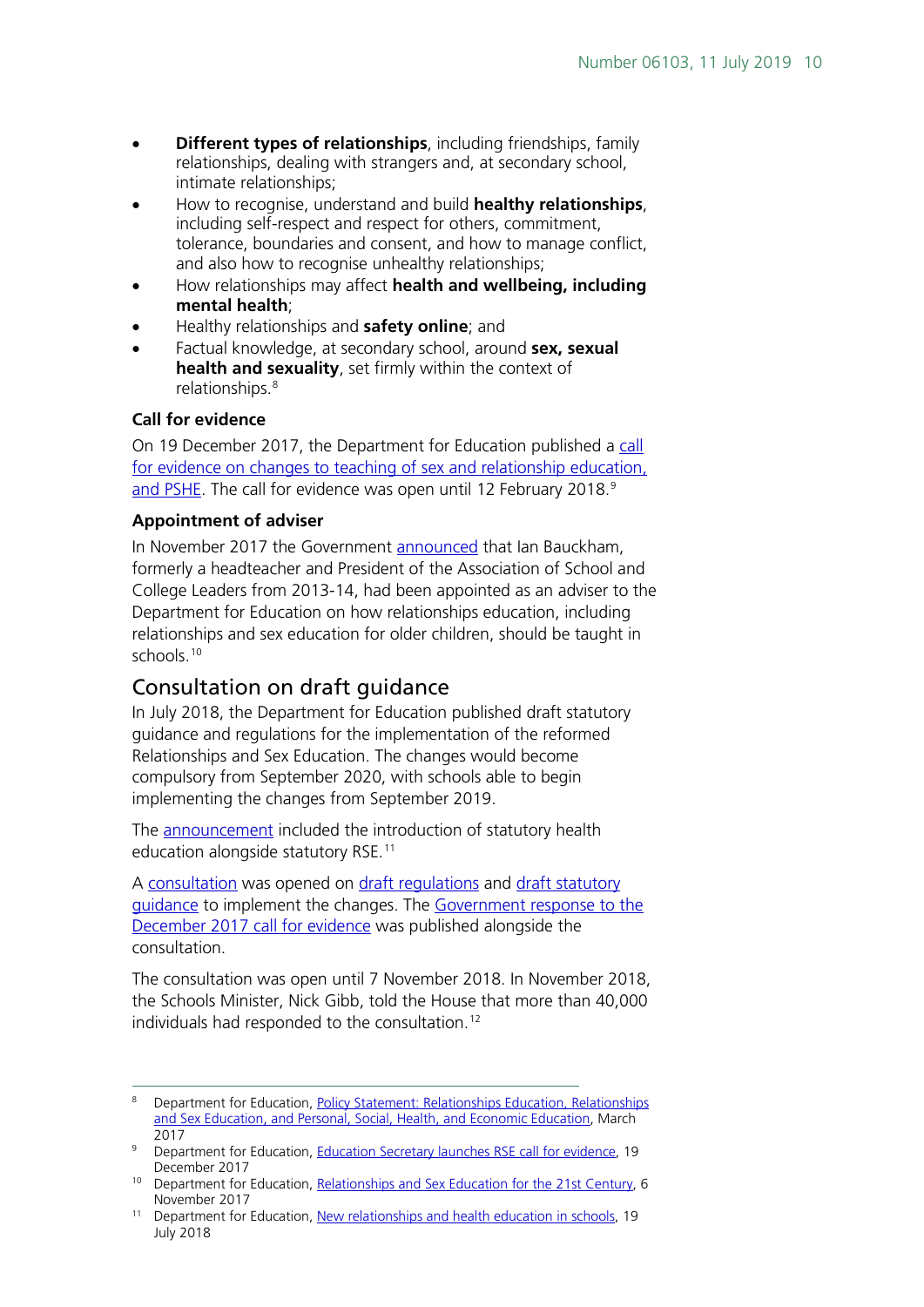### <span id="page-10-0"></span>Consultation response

The Government published its [response to the consultation,](https://www.gov.uk/government/consultations/relationships-and-sex-education-and-health-education) alongside updated [draft regulations](https://assets.publishing.service.gov.uk/government/uploads/system/uploads/attachment_data/file/780972/updated_draft_regulations_-_Relationships_education__relationships_and_sex_education_and_health_education.pdf) and [draft guidance,](https://assets.publishing.service.gov.uk/government/uploads/system/uploads/attachment_data/file/781150/Draft_guidance_Relationships_Education__Relationships_and_Sex_Education__RSE__and_Health_Education2.pdf) on 25 February 2019.

### <span id="page-10-1"></span>2.3 Statutory guidance: curriculum content

Following the progress through Parliament, *The Relationships Education*, [Relationships and Sex Education and Health Education \(England\)](http://www.legislation.gov.uk/uksi/2019/924/introduction/made)  [Regulations 2019](http://www.legislation.gov.uk/uksi/2019/924/introduction/made) were made in May 2019. These regulations confirm that the RSE changes will come into force in September 2020.

Final statutory guidance on Relationships education, relationships and [sex education \(RSE\) and health education](https://www.gov.uk/government/publications/relationships-education-relationships-and-sex-education-rse-and-health-education) was published by the Department for Education in June 2019. The statutory guidance sets out the requirements intended to be compulsory from September 2020.

The DfE also published a **FAQs** briefing on the changes.<sup>[13](#page-10-2)</sup>

The statutory guidance confirms that the requirements on Relationships Education and RSE would apply in all schools. The new requirements on health education would apply in state schools but not independent schools – this is because the broader subject of Personal, Social, Health, and Economic Education (PSHE) is already required under the independent school standards. The statutory requirements would not apply to sixth form colleges, 16-19 academies or Further Education colleges.<sup>[14](#page-10-3)</sup>

Under the guidance, all schools must have in place a written policy for Relationships Education and RSE. It will become **mandatory** to provide:

- Relationships education at primary school
- Relationships and sex education at secondary school

Primary schools may offer age-appropriate sex education if they wish, but this is not a requirement.

#### **What must be taught**

The guidance provides an overview of what children must learn by the end of primary and secondary school, as part of Relationships Education and RSE respectively, in tables provided on pages 20-22 and 27-29 of the guidance.

To summarise, at **primary** level, children would learn about subjects including:

- Families and people who care for me
	- Including: the importance of families for children growing up; characteristics of healthy family life; varieties in family life, and how to recognise if family relationships are making

 <sup>12</sup> [HC Deb 12 Nov 2018 vol 649 c9](https://hansard.parliament.uk/commons/2018-11-12/debates/BA45E3C1-2801-4332-97F7-47449054E3BE/RelationshipsAndSexEducation)

<span id="page-10-2"></span><sup>13</sup> Department for Education, Relationships education, relationships and sex education [\(RSE\) and health education: FAQs,](https://www.gov.uk/government/news/relationships-education-relationships-and-sex-education-rse-and-health-education-faqs) 29 April 2019

<span id="page-10-3"></span><sup>&</sup>lt;sup>14</sup> Department for Education, Relationships Education, Relationships and Sex Education (RSE) and Health Education: [Statutory guidance for governing bodies, proprietors,](https://assets.publishing.service.gov.uk/government/uploads/system/uploads/attachment_data/file/805781/Relationships_Education__Relationships_and_Sex_Education__RSE__and_Health_Education.pdf)  [head teachers, principals, senior leadership teams, teachers,](https://assets.publishing.service.gov.uk/government/uploads/system/uploads/attachment_data/file/805781/Relationships_Education__Relationships_and_Sex_Education__RSE__and_Health_Education.pdf) June 2019, p10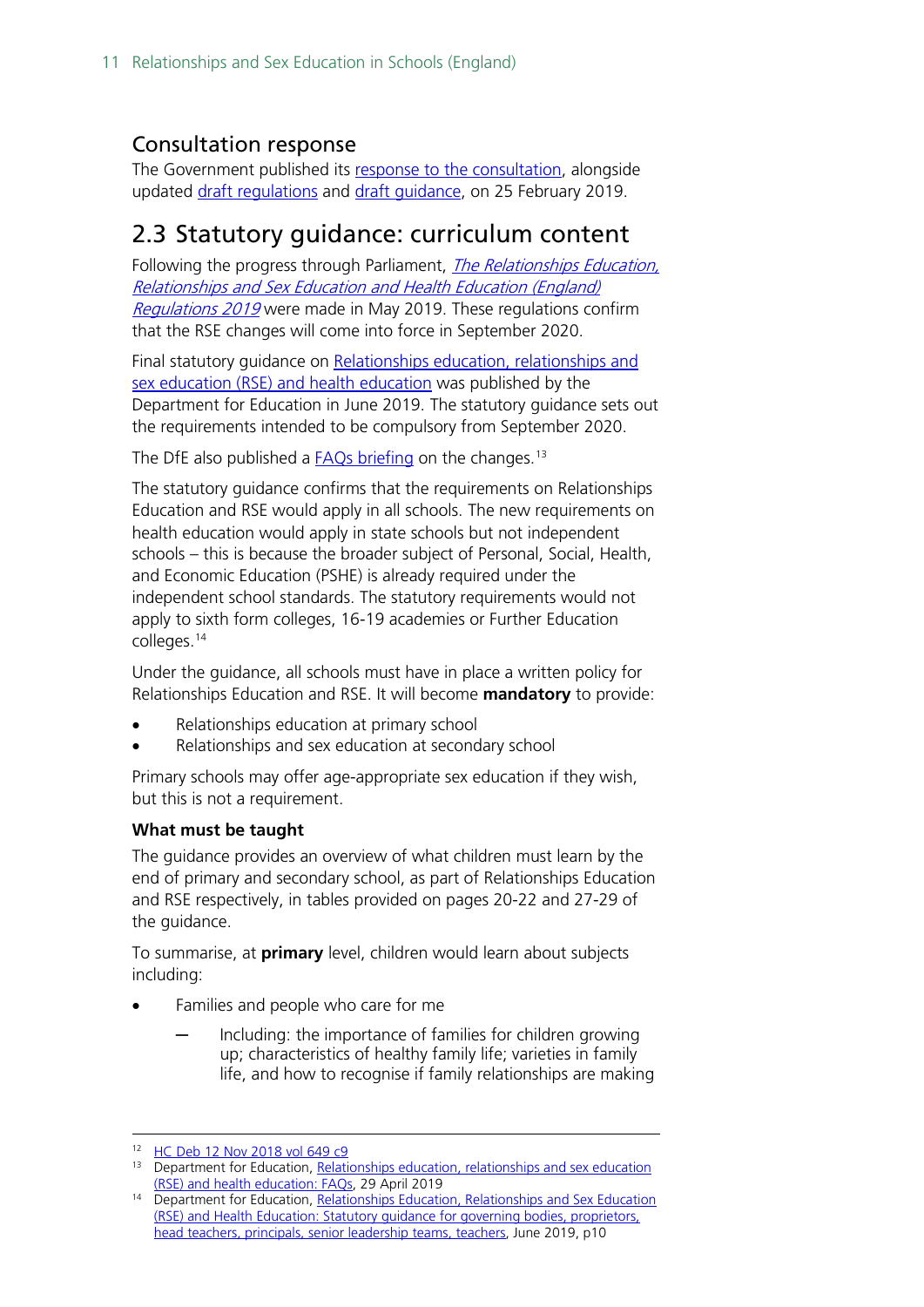them feel unhappy or unsafe; and how to seek help or advice from others if needed

- Caring friendships
	- Including: the importance and characteristics of friendships; and how to recognise who to trust and who not to trust
- Respectful relationships
	- Including: the importance of respecting others and of selfrespect; about different types of bullying (including cyberbullying); and the importance of permission-seeking and giving in relationships with friends, peers and adults.
- Online relationships
	- Including: the rules and principles for keeping safe online. that people sometimes behave differently online, sometimes pretending to be someone they are not; and awareness of the risks associated with people they have never met.
- Being safe
	- Including: appropriate boundaries in peer friendships; the concept of privacy and implications for relationships; that each person's body belongs to them; how to respond to adult strangers, including online; and how and where to ask for advice or help for themselves and others.

At **secondary** level, building on primary-level Relationships Education, pupils should learn about topics including:

- Families
	- Including: that there are different types of committed, stable relationships, and the importance of those relationships in raising children; what marriage and civil partnerships are; why marriage is an important relationship choice for many couples and why it must be freely entered into; the characteristics and legal status of other types of long-term relationships; the role of parents; how to assess the safety of a relationship
- Respectful relationships, including friendships
	- Including: the characteristics of healthy friendships on and offline; the damaging effect of stereotypes; different types of bullying (including cyberbullying); criminal behaviour within relationships; what constitutes sexual harassment and sexual violence; legal rights and responsibilities regarding equality
- Online and media
	- rights, responsibilities and opportunities online; online risks; not to provide material to others that they would not want shared further; the impact of viewing harmful content; that specifically sexually explicit material often presents a distorted picture of sexual behaviours; that sharing and viewing indecent images of children (including those created by children) is against the law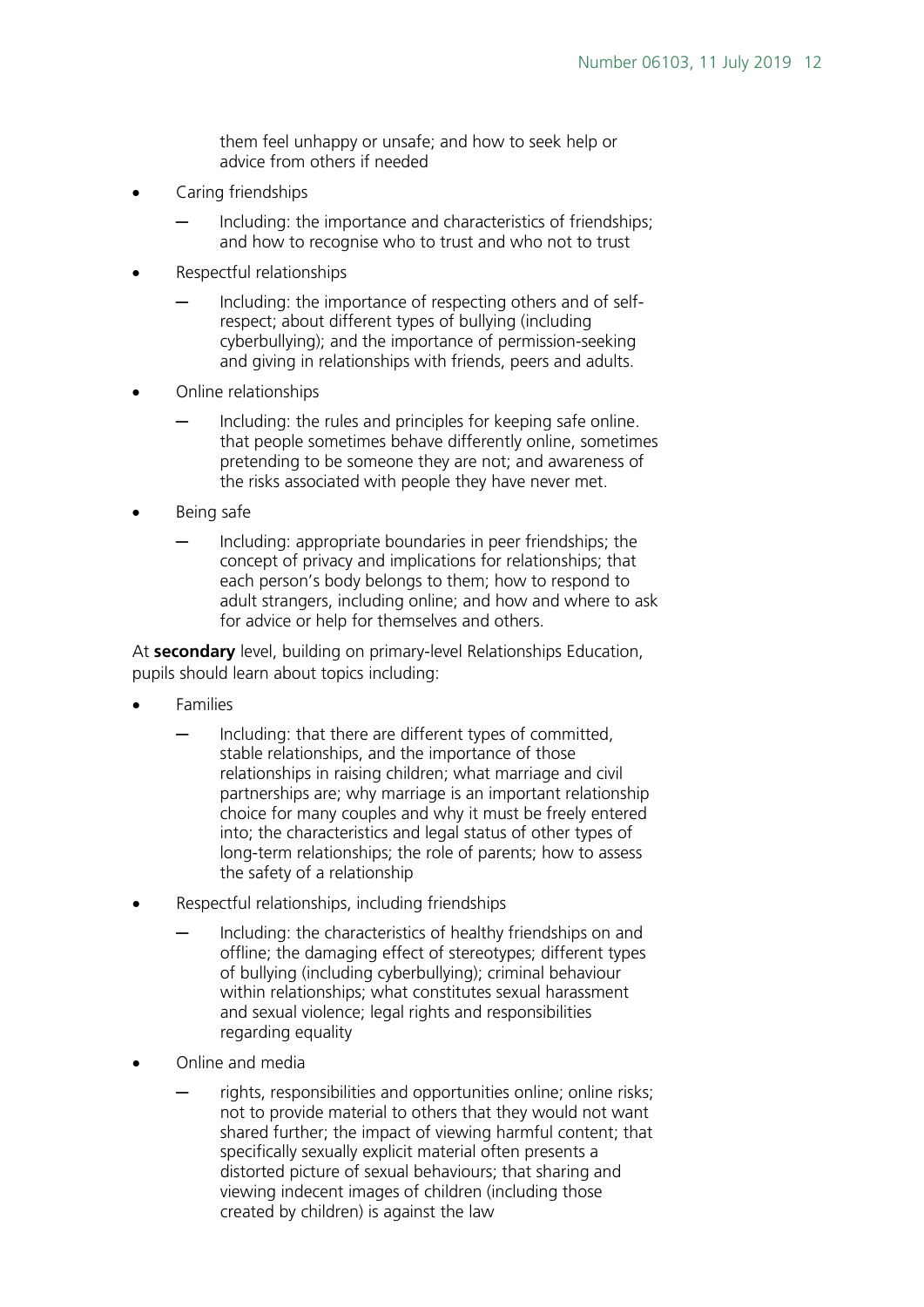- Being safe
	- the concepts of, and laws relating to, sexual consent, sexual exploitation, abuse, grooming, coercion, honour-based violence and FGM, harassment and domestic abuse and how these can affect current and future relationships; how people can actively communicate and recognise consent from others, including sexual consent, and how and when consent can be withdrawn (on and offline)
- Intimate and sexual relationships, including sexual health
	- the characteristics and positive aspects of healthy one-toone intimate relationships; that all aspects of health can be affected by choices they make in sex and relationships, positively or negatively; the facts about reproductive health; managing sexual pressure, including understanding peer pressure; choice to delay sex or to enjoy intimacy without sex; contraception; facts around pregnancy including miscarriage; choices in relation to pregnancy (with medically and legally accurate, impartial information on all options, including keeping the baby, adoption, abortion and where to get further help); information about sexually transmitted infections (STIs), including risk reduction and testing; how the use of alcohol and drugs can lead to risky sexual behaviour; how to get further advice, including how and where to access confidential sexual and reproductive health advice and treatment.

#### **Sex education at primary level**

As previously noted, sex education is not compulsory in primary schools. It is for primary schools to determine whether they need to cover any additional content on sex education to that provided under Relationships Education or as part of the science curriculum.

The guidance states that the Department for Education recommends age-appropriate sex education at primary level, to prepare children for adolescence:

67. It is important that the transition phase before moving to secondary school supports pupils' ongoing emotional and physical development effectively. The Department continues to recommend therefore that all primary schools should have a sex education programme tailored to the age and the physical and emotional maturity of the pupils. It should ensure that both boys and girls are prepared for the changes that adolescence brings and – drawing on knowledge of the human life cycle set out in the national curriculum for science - how a baby is conceived and born. As well as consulting parents more generally about the school's overall policy, primary schools should consult parents before the final year of primary school about the detailed content of what will be taught. This process should include offering parents support in talking to their children about sex education and how to link this with what is being taught in school. Meeting these objectives will require a graduated, age-appropriate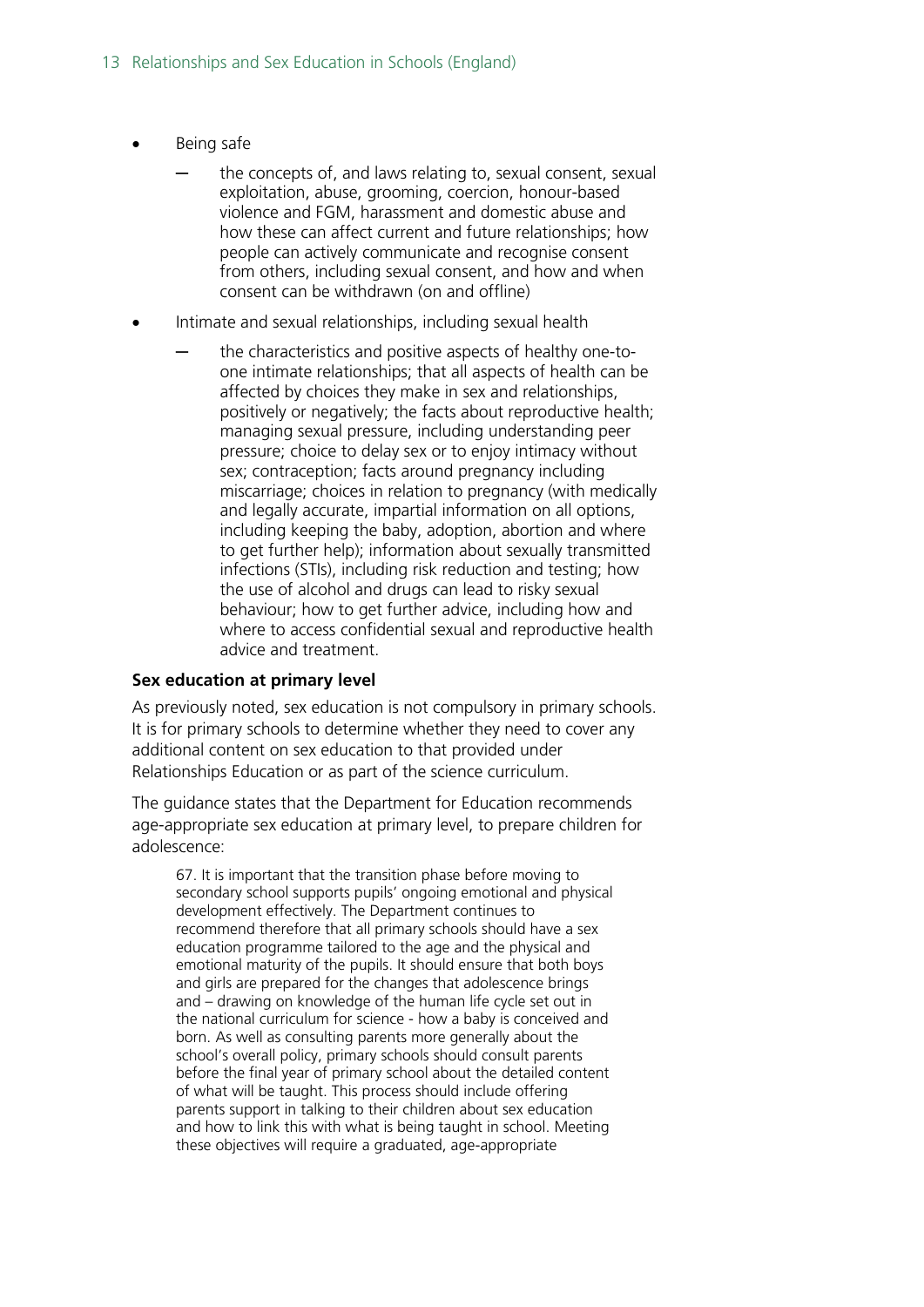programme of sex education. Teaching needs to take account of the developmental differences of children. [15](#page-13-0)

#### **Faith schools**

The draft guidance states that all schools should take the religious background of their pupils into account when planning teaching, but notes that faith schools may use their faith to inform what is taught:

21. All schools may teach about faith perspectives. In particular, schools with a religious character may teach the distinctive faith perspective on relationships, and balanced debate may take place about issues that are seen as contentious. For example, the school may wish to reflect on faith teachings about certain topics as well as how their faith institutions may support people in matters of relationships and sex. [16](#page-13-1)

#### **LGBT issues**

The guidance states that schools are free to determine how they address LGBT specific content, but the Department expects "all pupils to have been taught LGBT content at a timely point," and that:

At the point at which schools consider it appropriate to teach their pupils about LGBT, they should ensure that this content is fully integrated into their programmes of study for this area of the curriculum rather than delivered as a standalone unit or lesson.<sup>[17](#page-13-2)</sup>

#### **Female Genital Mutilation (FGM)**

The guidance states that, at secondary level, schools should address the physical and emotional damage caused by female genital mutilation (FGM), make children aware that FGM is against the law, and where they can find support. The guidance further states:

As well as addressing [FGM] in the context of the law, pupils may also need support to recognise when relationships (including family relationships) are unhealthy or abusive (including the unacceptability of neglect, emotional, sexual and physical abuse and violence, including honour-based violence and forced marriage) and strategies to manage this or access support for oneself or others at risk. Schools should also be mindful that for pupils who are or have experienced unhealthy or unsafe relationships at home or socially, the school may have a particularly important role in being a place of consistency and safety where they can easily speak to trusted adults, report problems and find support. [18](#page-13-3)

#### **Pupils with special educational needs and disabilities (SEND)**

Relationships Education, RSE and Health Education must be accessible for all pupils. The guidance notes that these subjects may need to be tailored to the needs of particular pupils with SEND at different stages, and states that

<span id="page-13-0"></span><sup>&</sup>lt;sup>15</sup> Department for Education, Relationships Education, Relationships and Sex Education (RSE) and Health Education: [Statutory guidance for governing bodies, proprietors,](https://assets.publishing.service.gov.uk/government/uploads/system/uploads/attachment_data/file/781150/Draft_guidance_Relationships_Education__Relationships_and_Sex_Education__RSE__and_Health_Education2.pdf)  [head teachers, principals, senior leadership teams, teachers,](https://assets.publishing.service.gov.uk/government/uploads/system/uploads/attachment_data/file/781150/Draft_guidance_Relationships_Education__Relationships_and_Sex_Education__RSE__and_Health_Education2.pdf) June 2019, p23-24

 $16$  As above, p12-13

<span id="page-13-2"></span><span id="page-13-1"></span><sup>&</sup>lt;sup>17</sup> As above, p15

<span id="page-13-3"></span><sup>&</sup>lt;sup>18</sup> As above, p26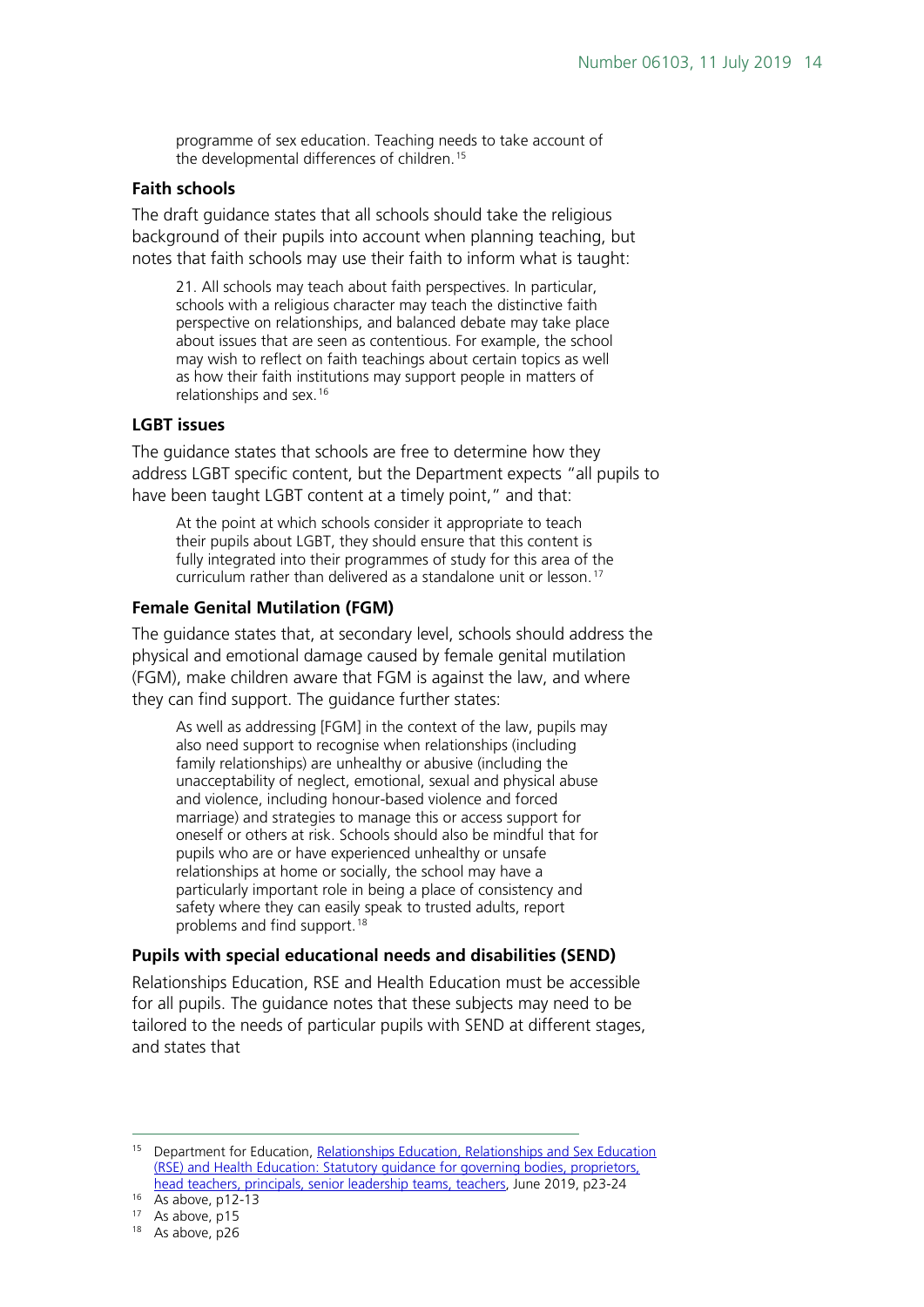34. Schools should be aware that some pupils are more vulnerable to exploitation, bullying and other issues due to the nature of their SEND. Relationships Education and RSE can also be particularly important subjects for some pupils; for example those with Social, Emotional and Mental Health needs or learning disabilities. Such factors should be taken into consideration in designing and teaching these subjects. [19](#page-14-1)

#### <span id="page-14-0"></span>Right to withdraw children from sex education

Currently, as set out in section 1, parents have the right to withdraw their children from sex education outside of National Curriculum Science.

However, the Department for Education noted in its March 2017 policy statement that clarification was being sought on "the age at which a young person may have the right to make their own decisions," and that a blanket right for parents to withdraw their child from sex education was no longer consistent with English caselaw (or with the ECHR and UNCRC).[20](#page-14-2)

The [statutory guidance](https://www.gov.uk/government/publications/relationships-education-relationships-and-sex-education-rse-and-health-education) provides that, while under the revised rules head teachers would automatically grant a request to withdraw a pupil from any sex education delivered in primary schools, other than as part of the science curriculum, the current position would alter at secondary level.

At secondary level, parents would be able to request that their child be withdrawn from sex education, a request that head teachers would grant in all but exceptional circumstances. This would apply until three terms before a child turned 16, at which point a child would be able to opt-in to sex education if they so choose.

This right to withdraw applies to "sex education delivered as part of statutory RSE" rather than the subject as a whole.

The relevant section of the guidance states:

45. Parents have the right to request that their child be withdrawn from some or all of sex education delivered as part of statutory RSE. Before granting any such request it would be good practice for the head teacher to discuss the request with parents and, as appropriate, with the child to ensure that their wishes are understood and to clarify the nature and purpose of the curriculum. Schools will want to document this process to ensure a record is kept.

46. Good practice is also likely to include the head teacher discussing with parents the benefits of receiving this important education and any detrimental effects that withdrawal might have on the child. This could include any social and emotional effects of being excluded, as well as the likelihood of the child hearing their peers' version of what was said in the classes, rather than what was directly said by the teacher (although the detrimental effects

<span id="page-14-1"></span><sup>&</sup>lt;sup>19</sup> As above, p15

<span id="page-14-2"></span><sup>&</sup>lt;sup>20</sup> Department for Education, Policy Statement: Relationships Education, Relationships [and Sex Education, and Personal, Social, Health, and Economic Education,](http://data.parliament.uk/DepositedPapers/Files/DEP2017-0191/170301_Policy_statement_gov.uk_template_FINAL.PDF) March 2017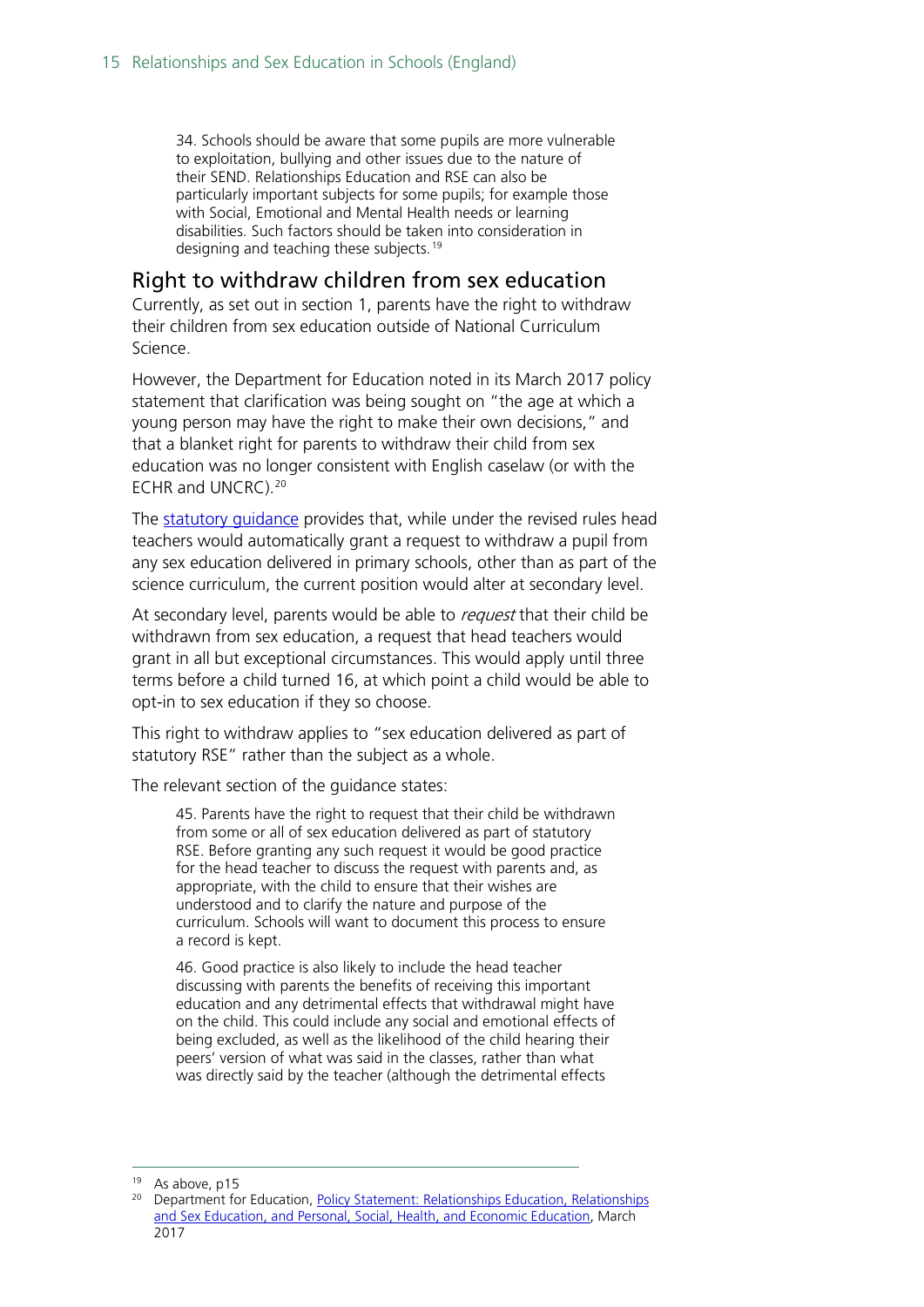may be mitigated if the parents propose to deliver sex education to their child at home instead).

47. Once those discussions have taken place, except in exceptional circumstances, the school should respect the parents' request to withdraw the child, up to and until three terms before the child turns 16. After that point, if the child wishes to receive sex education rather than be withdrawn, the school should make arrangements to provide the child with sex education during one of those terms.<sup>[21](#page-15-1)</sup>

### <span id="page-15-0"></span>2.4 Health education

Statutory Health Education is being introduced alongside the RSE changes.

Guidance on physical health and mental wellbeing education is included as part of the statutory guidance for Relationships Education, [Relationships and Sex Education \(RSE\) and Health Education.](https://www.gov.uk/government/publications/relationships-education-relationships-and-sex-education-rse-and-health-education)

More information on health education is provided in the Library briefing on [Personal, Social, Health and Economic Education in schools](https://researchbriefingsintranet.parliament.uk/ResearchBriefing/Summary/CBP-7303) (England), CBP 7303.

<span id="page-15-1"></span><sup>&</sup>lt;sup>21</sup> Department for Education, Relationships Education, Relationships and Sex Education (RSE) and Health Education: [Statutory guidance for governing bodies, proprietors,](https://www.gov.uk/government/publications/relationships-education-relationships-and-sex-education-rse-and-health-education)  [head teachers, principals, senior leadership teams, teachers,](https://www.gov.uk/government/publications/relationships-education-relationships-and-sex-education-rse-and-health-education) June 2019, p17-18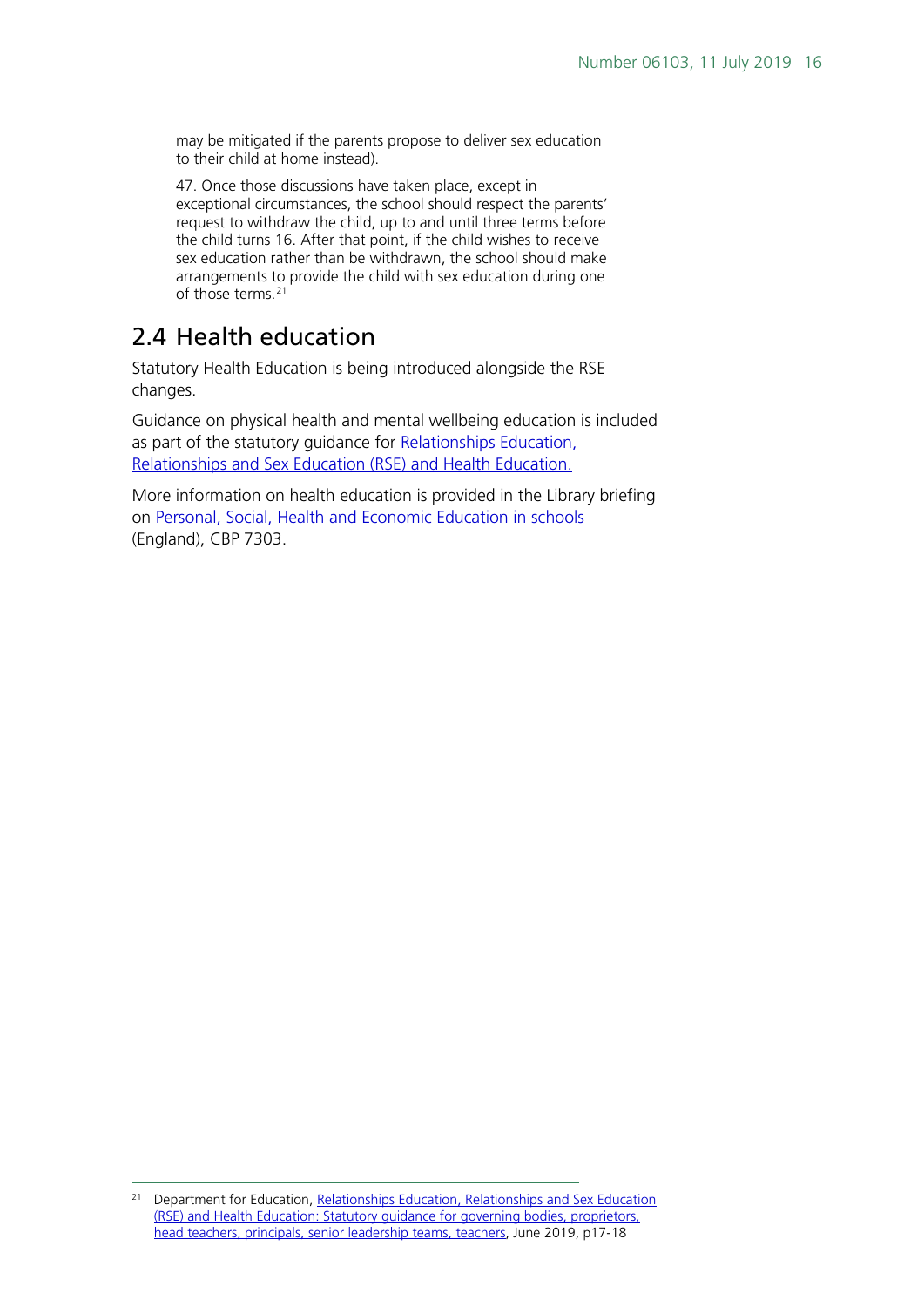## <span id="page-16-0"></span>3. Reports, inquiries and earlier proposals for change

### <span id="page-16-1"></span>3.1 POSTnote on Relationships and Sex Education

In June 2018, the Parliamentary Office of Science and Technology published a **briefing on the impact of RSE**. The briefing included the following key findings:

- Relationships and Sex Education (RSE) can increase knowledge about sexual risk, lead to increased use of contraceptives, and reduce young people's number of sexual partners. Some evidence suggests that it may delay the point at which young people first have sex and decrease rates of teenage pregnancy. However, it is difficult to isolate the effect of RSE programmes on teenage pregnancy rates as studies often examine multiple interventions at the same time.
- There are few high-quality studies on how RSE affects prevalence of sexually transmitted infections (STIs). However, available evidence suggests that RSE does not reduce STI rates among young people.
- Evidence shows that RSE can increase young people's knowledge about, and change attitudes towards, sexual abuse and partner violence. There is less evidence to show that RSE programmes change young people's relationship behaviour.
- RSE's role in improving awareness of the risks of sharing nude images and using pornography has not yet been evaluated.
- RSE is most effective when it is taught by trained professionals in regular sessions, delivers age-appropriate content, is inclusive of different sexual and gender identities, is embedded into school policy, and involves the input of young people and their families.<sup>[22](#page-16-3)</sup>

### <span id="page-16-2"></span>3.2 2008 Review of SRE and the Children, Schools and Families Act 2010

A review of [sex and relationship education in schools](http://webarchive.nationalarchives.gov.uk/20130401151715/) took place in 2008. As the webpage for the report states, an external steering group was established to take forward the commitment in the Children's Plan to: 'Review the delivery of Sex and Relationships Education (SRE) in schools'. It summarises how the review was organised, what evidence was considered to inform the decisions, the key challenges that were identified and the recommendations that are being made to improve SRE delivery.<sup>[23](#page-16-4)</sup>

<span id="page-16-3"></span><sup>&</sup>lt;sup>22</sup> Parliamentary Office of Science and Technology[, Relationships and Sex Education,](https://researchbriefings.parliament.uk/ResearchBriefing/Summary/POST-PN-0576) 25 June 2018, PN 0576

<span id="page-16-4"></span><sup>&</sup>lt;sup>23</sup> External Steering Group, Review of Sex and Relationship Education (SRE) in Schools [A report by the External Steering Group,](http://webarchive.nationalarchives.gov.uk/20130401151715/http:/www.education.gov.uk/publications/eOrderingDownload/SRE-Review-2008.pdf) 2008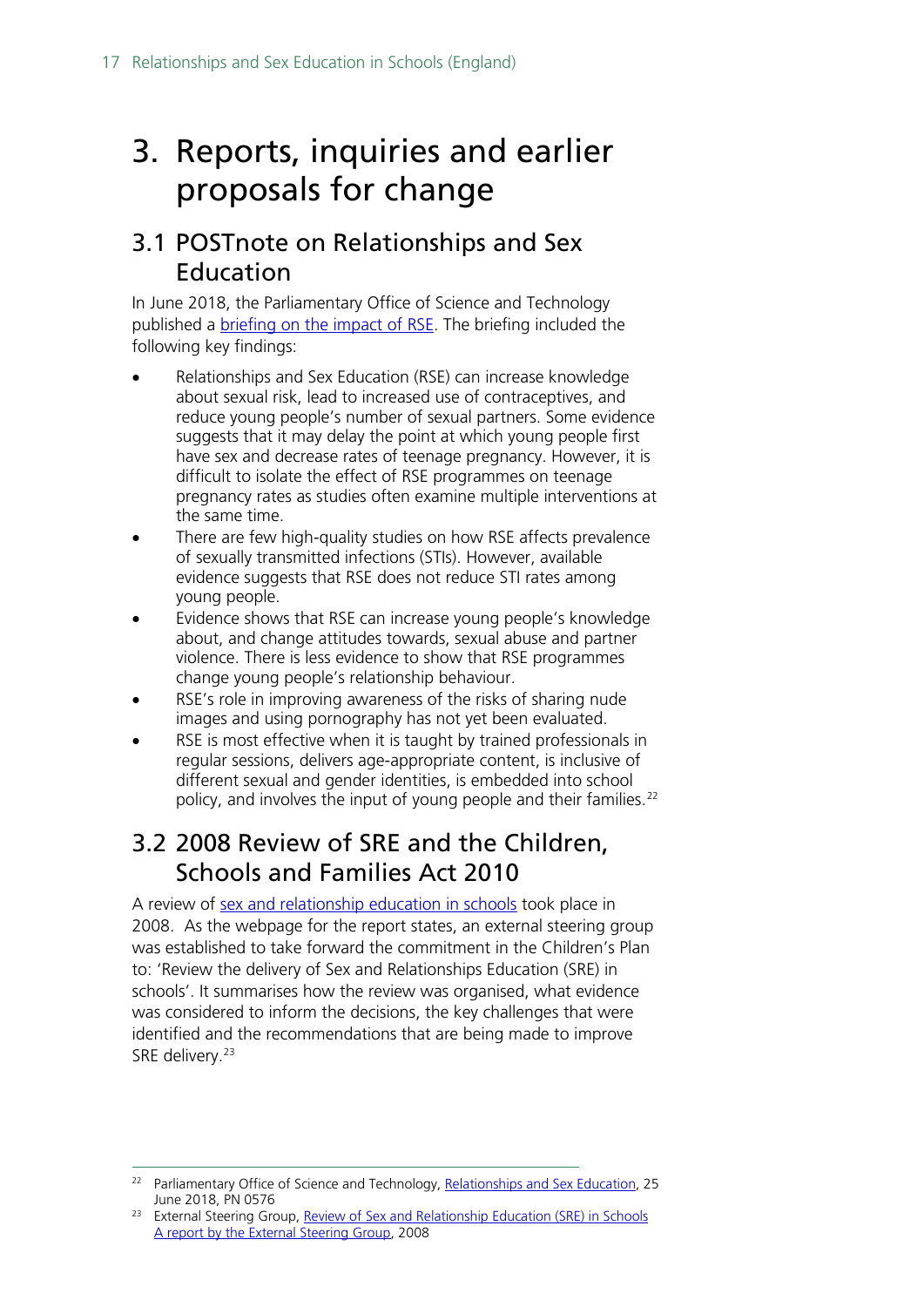The report's recommendation that PSHE be made part of the curriculum was part of the *Children, Schools and Families Bill*, Session 2009-10. The [Library research paper 09/95](http://www.parliament.uk/documents/commons/lib/research/rp2009/rp09-095.pdf) on the Bill sets out the proposals of the then Labour Government. The PSHE provisions and sex education generally were discussed during the Public Bill Committee – pp 13 and 14 of the [Library research paper 10/12](http://www.parliament.uk/documents/commons/lib/research/rp2010/rp10-012.pdf) give an account of the debates. However, many of the key provisions of the Bill were removed during the consideration of Lords Amendments on 8 April 2010 immediately before the dissolution of Parliament for the general election. The provisions removed included the introduction of compulsory PSHE, and the provision that all children receive at least one year of sex and relationship education. Incidentally, the provisions in the Bill that did survive are now contained in the [Children, Schools and Families Act](http://www.opsi.gov.uk/acts/acts2010/ukpga_20100026_en_1)  [2010](http://www.opsi.gov.uk/acts/acts2010/ukpga_20100026_en_1).

### <span id="page-17-0"></span>3.3 Ofsted report on PSHE and the teaching of SRE (2013)

In May 2013, Ofsted published a report on PSHE in primary and secondary schools in England, <u>Not yet good enough</u>.<sup>24</sup> The report raised concerns about the teaching of SRE:

Sex and relationships education required improvement in over a third of schools. In primary schools this was because too much emphasis was placed on friendships and relationships, leaving pupils ill-prepared for physical and emotional changes during puberty, which many begin to experience before they reach secondary school. In secondary schools it was because too much emphasis was placed on 'the mechanics' of reproduction and too little on relationships, sexuality, the influence of pornography on students' understanding of healthy sexual relationships, dealing with emotions and staying safe.<sup>[25](#page-17-4)</sup>

### <span id="page-17-1"></span>3.4 Proposals for compulsory SRE and to update Sex and Relationship Education Guidance (2013-16)

#### <span id="page-17-2"></span>Amendment to *Children and Families Bill* (2013)

During Report Stage of the *Children and Families Bill* in the House of Commons in June 2013, <sup>[26](#page-17-5)</sup> an amendment (New Clause 20) was tabled by Lisa Nandy, Sharon Hodgson, Stella Creasy, Diana Johnson and Caroline Lucas, to ensure that sex and relationship education be made available to all children across the country. Speaking to the new clause, Lisa Nandy said that:

Research by the Children's Commissioner has found that far too many young people—boys and girls—do not know what a good relationship looks like. Worryingly, it also found that many of

<span id="page-17-3"></span><sup>&</sup>lt;sup>24</sup> Ofsted, Not vet good enough: personal, social, health and economic education in [schools,](http://www.ofsted.gov.uk/resources/not-yet-good-enough-personal-social-health-and-economic-education-schools) May 2013

<span id="page-17-4"></span> $25$  *Ibid*, p6-7

<span id="page-17-5"></span><sup>&</sup>lt;sup>26</sup> Now the *Children and Families Act 2014*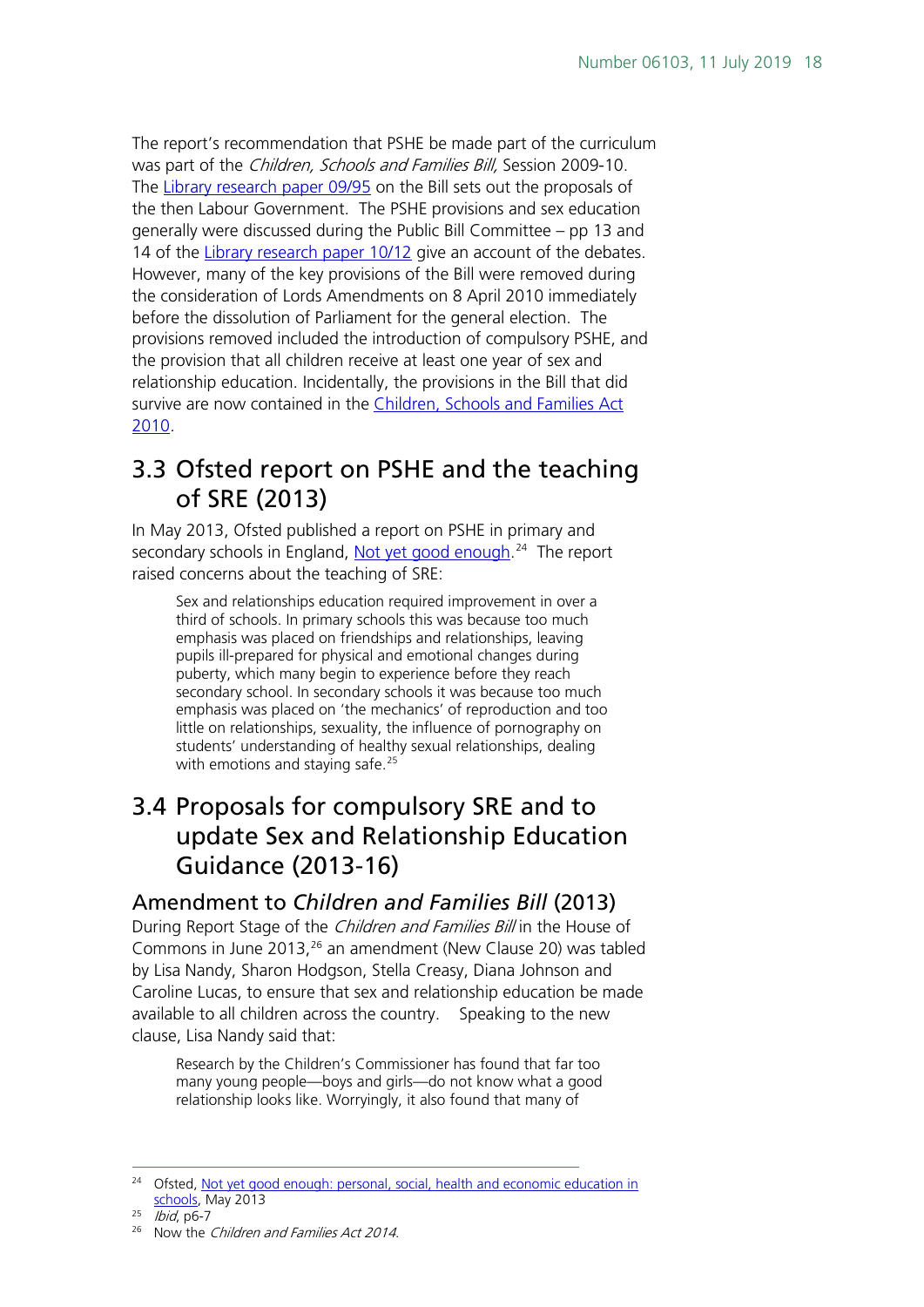them did not even understand the concept of consent. Our view is that we are failing to equip young people with the knowledge, skills and resilience they need to keep themselves safe. We must do much more to tackle child abuse, but more importantly we must prevent it from happening in the first place.

Young people are increasingly exposed to risks online. We think that the question is not whether we can afford to talk to them about issues as difficult as this, but whether we can afford not to. We think that all children should have the opportunity to access age-appropriate sex and relationship education. In a departmental report on personal, social, health and economic education, young people said that they valued the chance to express views safely and ask questions, and felt that that had improved their relationship with others. We believe that parents should retain the right to withdraw children aged 15 or under because they know their children best, but equally we know that the vast majority of parents would like their children to have access to sex and relationship education. For children whose parents do not talk to them about these issues, this could be critical in keeping them safe, especially given that a third of girls say that they have experienced unwanted touching. We are keen for the Government to support our proposed new clause 20.<sup>[27](#page-18-1)</sup>

Responding for the then Government, Edward Timpson said that

On personal, social and health education, we all recognise that this is an important issue, but we do not have unanimity on what constitutes the best approach. The expectation that all schools should teach PSHE is outlined in the introduction to the framework of the proposed new national curriculum. It is not a statutory requirement, however, as we strongly believe that teachers need the flexibility to use their professional judgment to decide when and how best to provide PSHE in their local circumstances. The Government do not believe that the right of parents to withdraw their children from sex and relationship education should be diminished in the way proposed. We see no need to amend the existing legislation, which provides a clear and workable model for schools and parents. Moreover, the new provision would place a disproportionate burden on teachers, who would have to make and defend decisions on what constitutes "sufficient maturity"—[28](#page-18-2)

New clause 20 was defeated on a division by 303 votes to 219.<sup>[29](#page-18-3)</sup> An amendment to the Bill to require a review and update of SRE guidance was also been tabled during the Bill's Report Stage in the House of  $L$ ords.<sup>[30](#page-18-4)</sup>

#### <span id="page-18-0"></span>Calls for updated guidance

In September 2013, there were calls reported in the press from several MPs, including the then Deputy Prime Minister, Nick Clegg, for the SRE statutory guidance to be updated. The guidance has been in place since

<span id="page-18-1"></span><sup>&</sup>lt;sup>27</sup> [HC Deb 11 June 2013, col 255](http://www.publications.parliament.uk/pa/cm201314/cmhansrd/cm130611/debtext/130611-0004.htm)

<span id="page-18-2"></span><sup>28</sup> Ibid., c267

<span id="page-18-3"></span><sup>29</sup> Ibid., c270

<span id="page-18-4"></span><sup>&</sup>lt;sup>30</sup> House of Lords, [Amendments tabled to the Children and Families Bill](http://www.publications.parliament.uk/pa/bills/lbill/2013-2014/0059/amend/am059-b.htm) [accessed 12 December 2013]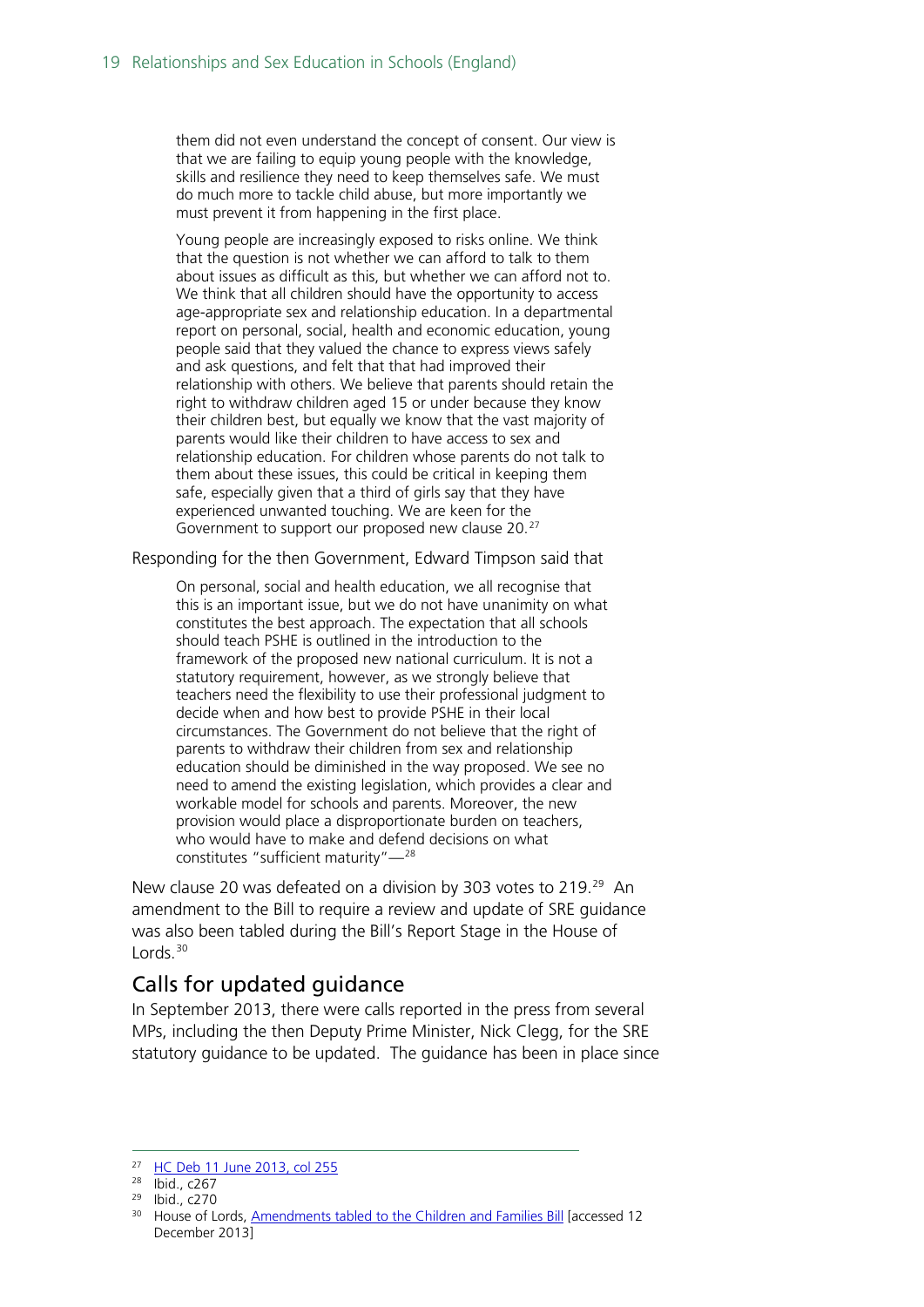2000 and the calls for it to be updated focused on the rise of the internet and social media since that time. See:

- [More Conservative MPs back Telegraph better sex education](http://www.telegraph.co.uk/women/sex/10286161/Sex-education-More-Tory-MPs-back-Telegraph-campaign.html)  [campaign,](http://www.telegraph.co.uk/women/sex/10286161/Sex-education-More-Tory-MPs-back-Telegraph-campaign.html) Telegraph, 4 September 2013
- Update sex education quidance to schools, says Clegg, BBC News Online, 5 September 2013
- [Dame Tessa Jowell supports The Telegraph's Wonder Women](http://www.telegraph.co.uk/women/sex/better-sex-education/10284828/Dame-Tessa-Jowell-supports-TheTelegraphs-Wonder-Women-better-sex-education-campaign.html)  [better sex education campaign,](http://www.telegraph.co.uk/women/sex/better-sex-education/10284828/Dame-Tessa-Jowell-supports-TheTelegraphs-Wonder-Women-better-sex-education-campaign.html) Telegraph, 6 September 2013

There were also calls in December 2013 for NICE to develop [modernised](http://www.bmj.com/content/347/bmj.f7217)  [sex education programmes](http://www.bmj.com/content/347/bmj.f7217) that encompassed the role of sex in a loving relationship.[31](#page-19-2)

### <span id="page-19-0"></span>Private Member's Bills and other parliamentary activity

During an adjournment [debate](http://www.publications.parliament.uk/pa/cm201415/cmhansrd/cm141014/debtext/141014-0004.htm#14101479000002) on 14 October 2014, Caroline Lucas raised the issue of updating the existing SRE guidance. The Minister, Nick Gibb, responded:

The hon. Lady said that the guidance on sex and relationships education is becoming outdated. I welcome the supplementary advice for schools, ["Sex and relationships education \(SRE\) for the](https://www.pshe-association.org.uk/resources_search_details.aspx?ResourceId=526)  [21st century",](https://www.pshe-association.org.uk/resources_search_details.aspx?ResourceId=526) which was published recently by the PSHE Association, the Sex Education Forum and Brook. The advice helpfully addresses the changes in technology and legislation since 2000, and equips teachers to help protect children and young people from inappropriate online content and online bullying, harassment and exploitation.<sup>[32](#page-19-3)</sup>

In October 2014, Diana Johnson presented the **Sex and Relationships** [Education \(Curriculum\) Bill 2014-15,](http://services.parliament.uk/bills/2014-15/sexandrelationshipseducationcurriculum.html) to include SRE in the National Curriculum. The full Bill was not published and did not receive a Second Reading.

In July 2016, Caroline Lucas presented the [Personal, Social, Health and](http://services.parliament.uk/bills/2016-17/personalsocialhealthandeconomiceducationstatutoryrequirement.html)  [Economic Education \(Statutory Requirement\) Bill 2016-17,](http://services.parliament.uk/bills/2016-17/personalsocialhealthandeconomiceducationstatutoryrequirement.html) in favour of statutory PSHE including SRE and education on ending violence against women and girls, and to provide for initial and continuing teacher education and guidance on best practice for delivering and inspecting PSHE and SRE education.

Caroline Lucas also presented bills in favour of compulsory PSHE during both the 2014-15 and 2015-16 parliamentary sessions, neither of which received a second reading.

### <span id="page-19-1"></span>3.5 Education Committee Inquiry (2014-15)

The House of Commons Education Select Committee launched an inquiry into PSHE and also SRE in schools on 23 April 2014. The call for [evidence](http://www.parliament.uk/business/committees/committees-a-z/commons-select/education-committee/news/pshe-and-sre-tor/) requested views on the following topics:

<span id="page-19-2"></span><sup>&</sup>lt;sup>31</sup> British Medical Journal, Experts call for NICE to resume work on sex education halted [by the coalition government,](http://www.bmj.com/content/347/bmj.f7217) 3 December 2013

<span id="page-19-3"></span><sup>32</sup> HC Deb 14 Oct 2014 c280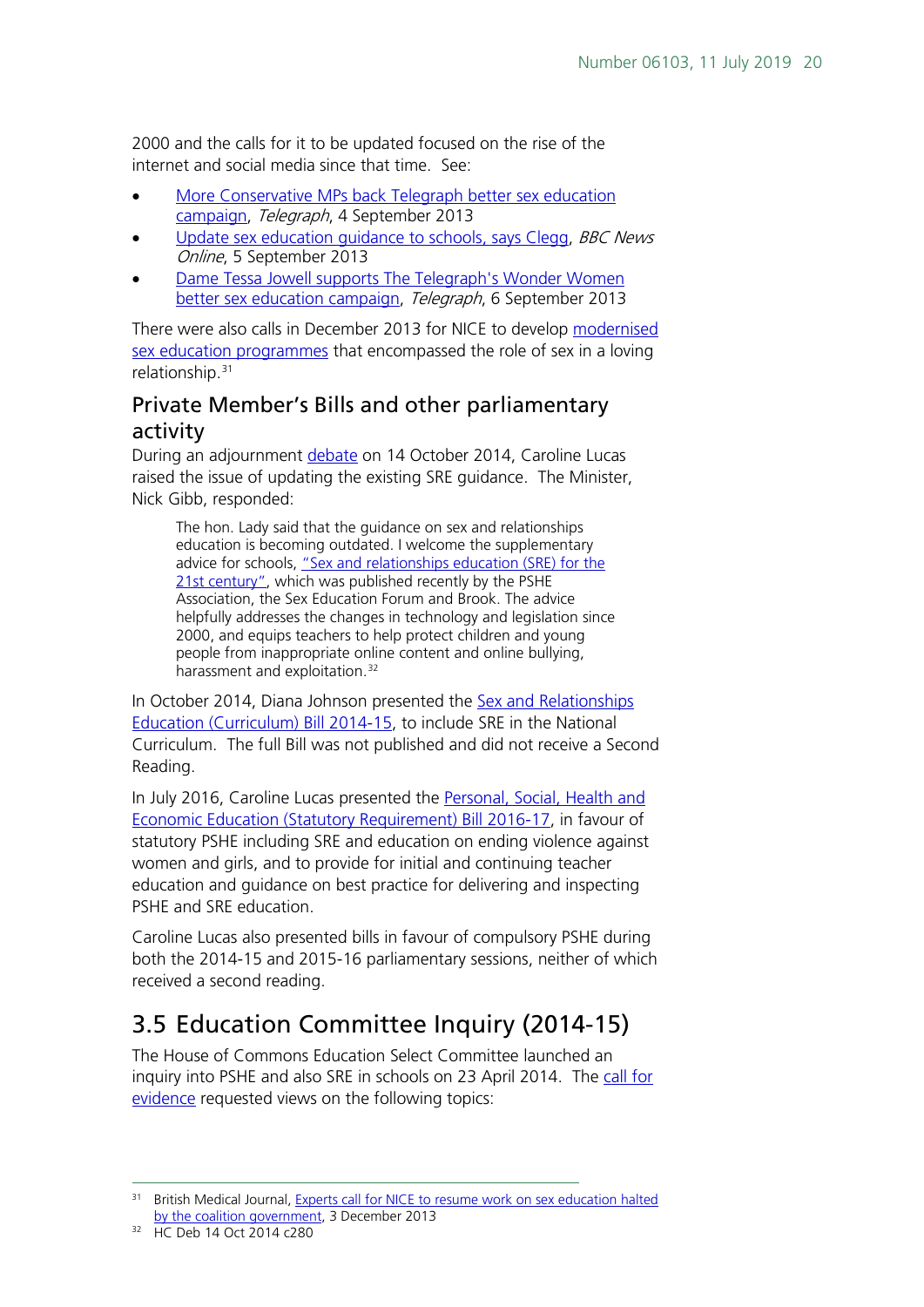- Whether PSHE ought to be statutory, either as part of the National Curriculum or through some other means of entitlement.
- Whether the current accountability system is sufficient to ensure that schools focus on PSHE.
- The overall provision of Sex and Relationships Education in schools and the quality of its teaching, including in primary schools and academies.
- Whether recent Government steps to supplement the guidance on teaching about sex and relationships, including consent, abuse between teenagers and cyber-bullying, are adequate.
- How the effectiveness of SRE should be measured.

The Committee published its report, Life lessons: PSHE and SRE in [schools,](http://www.publications.parliament.uk/pa/cm201415/cmselect/cmeduc/145/145.pdf) on 17 February 2015. The report made the following key recommendations relating to SRE:

- The Department for Education should develop a work plan for introducing age-appropriate PSHE and SRE as statutory subjects in primary and secondary schools.
- All schools should be required to run a regular consultation with parents on the school's SRE provision.
- The parental right to withdraw their child from elements of SRE should be retained.
- The Government should formally endorse and issue the SRE guidance produced by Brook, the Sex Education Forum and the PSHE Association. It should also promote this more actively to schools and governors.
- SRE should be renamed Relationships and Sex Education RSE – to emphasise the relationships element of the subject.<sup>[33](#page-20-0)</sup>

The [Government response](https://www.gov.uk/government/uploads/system/uploads/attachment_data/file/446038/50742_Cm_9121_Web.pdf) to the report was published in July 2015. In particular:

- The Government did not indicate that it would make PSHE or SRE statutory, although it intended to make "significant progress" in improving PSHE during this Parliament, and would "consider in full" the arguments put forward by the Select Committee as part of this work before reporting back later in 2015.
- The Government said there was a "range of good quality advice that has been developed by the voluntary sector in relation to PSHE and SRE", and that it would continue to work with the sector to review the advice and guidance that currently exists.
- The Government did not believe it necessary to change the "well understood" label of SRE. [34](#page-20-1)

The Chair of the new Education Committee, Neil Carmichael, was [critical](http://www.parliament.uk/business/committees/committees-a-z/commons-select/education-committee/news-parliament-2015/comment-sex-education-15-16/) of the response:

<span id="page-20-0"></span><sup>&</sup>lt;sup>33</sup> House of Commons Education Select Committee, All schools should have to provide [PSHE and SRE,](http://www.parliament.uk/business/committees/committees-a-z/commons-select/education-committee/news/pshe-sre-report/) 17 February 2015

<span id="page-20-1"></span><sup>&</sup>lt;sup>34</sup> Department for Education, Government response: Life lessons: PSHE and SRE in [schools,](https://www.gov.uk/government/uploads/system/uploads/attachment_data/file/445760/50742-Cm-9121-Print.pdf) Cm 9121, July 2015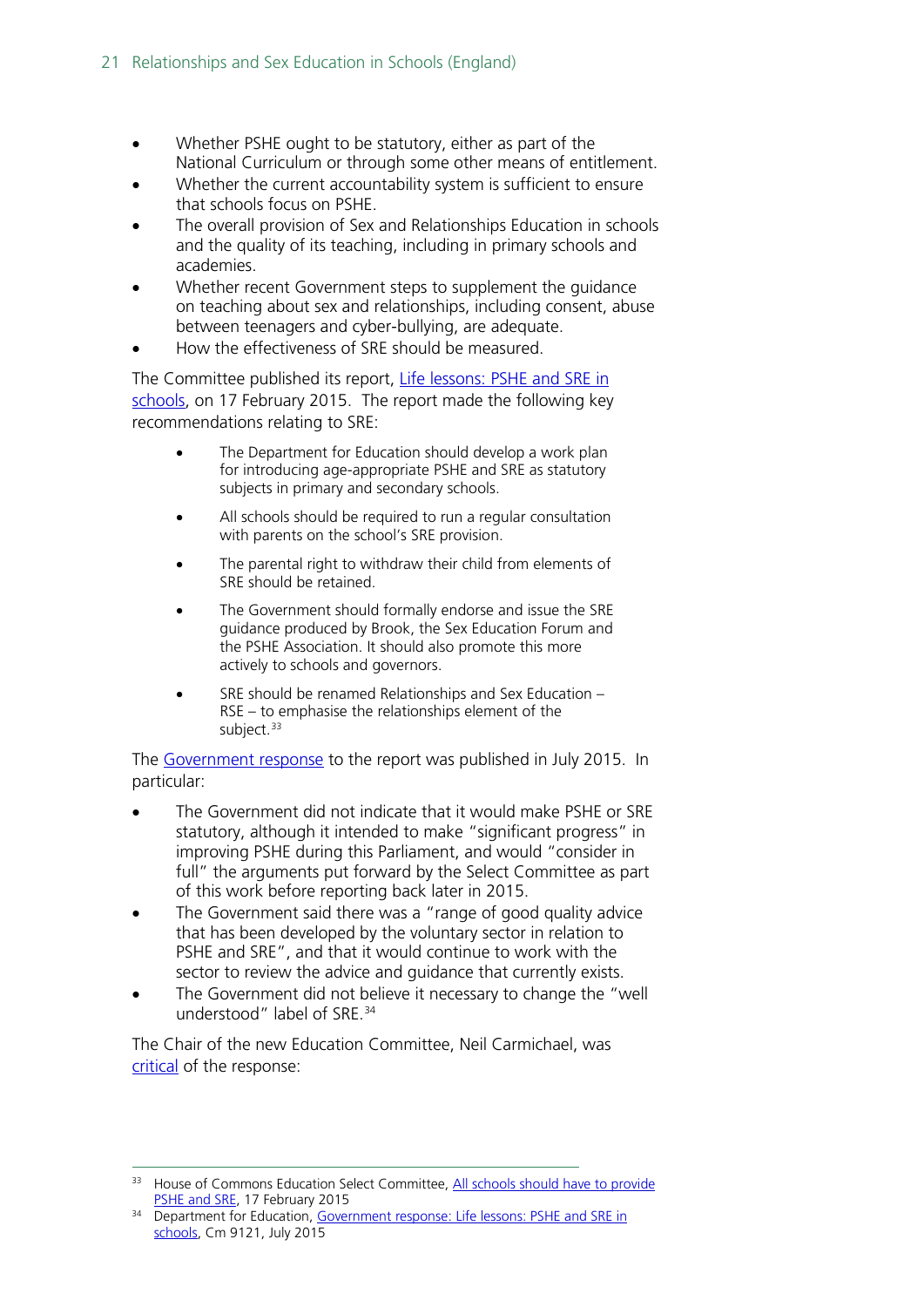Ministers entirely sidestep the call made by MPs in the closing months of the last Parliament to give statutory status to PSHE.

They also reject or brush over nearly every other recommendation made by the previous Education Committee in their key report published five months ago.<sup>[35](#page-21-2)</sup>

#### <span id="page-21-0"></span>Letter from select committee Chairs (January 2016)

In January 2016, the Chairs of four Commons select committees – education, health, home affairs and business, innovation and skills – [wrote](http://www.parliament.uk/documents/commons-committees/Education/Chairs) to the Education Secretary, citing committee reports and statements from the Children's Commissioner and the Chief Medical Officer, in support of statutory PSHE and SRE.

The letter stated that it was "clear to the four of us that there is a need to work towards PSHE and SRE becoming statutory in all schools."<sup>[36](#page-21-3)</sup>

The Chair of the Women and Equalities Committee, Maria Miller, was also quoted in a *Times* [article](http://www.thetimes.co.uk/tto/education/article4711540.ece) in support of compulsory SRE.<sup>[37](#page-21-4)</sup>

### <span id="page-21-1"></span>3.6 Government decision not to make PSHE statutory (February 2016)

In February 2016, the then Education Secretary Nicky Morgan [wrote](http://www.parliament.uk/documents/commons-committees/Education/Letter-from-the-Secretary-of-State-to-the-Committee-on-statutory-status-for-PSHE.pdf) to the Education Committee Chair to state that PSHE would not be made statutory:

The vast majority of schools already make provision for PSHE and while the Government agrees that making PSHE statutory would give it equal status with other subjects, the Government is concerned that this would do little to tackle the most pressing problems with the subject, which are to do with the variable quality of its provision, as evidenced by Ofsted's finding that 40% of PSHE teaching is less than good. As such, while we will continue to keep the status of PSHE in the curriculum under review, our immediate focus will be on improving the quality of PSHE teaching in our schools.<sup>[38](#page-21-5)</sup>

The letter also stated that the DfE would be working with a group of leading headteachers and practitioners in the following months to produce an action plan and recommendations for improving PSHE, including publishing a comprehensive PSHE toolkit for schools.

<span id="page-21-2"></span><sup>&</sup>lt;sup>35</sup> House of Commons Education Select Committee, Government response to sex [education report is "feeble",](http://www.parliament.uk/business/committees/committees-a-z/commons-select/education-committee/news-parliament-2015/comment-sex-education-15-16/) 16 July 2015

<span id="page-21-3"></span><sup>&</sup>lt;sup>36</sup> Education Committee, Letter from Neil Carmichael MP, Dr Sarah Wollaston MP, Rt [Hon Keith Vaz MP, and Iain Wright MP, to Rt Hon Nicky Morgan MP,](http://www.parliament.uk/documents/commons-committees/Education/Chairs) 8 January 2016

<span id="page-21-4"></span><sup>&</sup>lt;sup>37</sup> Times, [Schools hit by sexting epidemic,](http://www.thetimes.co.uk/tto/education/article4711540.ece) 12 March 2016

<span id="page-21-5"></span><sup>&</sup>lt;sup>38</sup> Education Committee, [Letter from Rt Hon Nicky Morgan MP to Neil Carmichael MP,](http://www.parliament.uk/documents/commons-committees/Education/Letter-from-the-Secretary-of-State-to-the-Committee-on-statutory-status-for-PSHE.pdf) 10 February 2016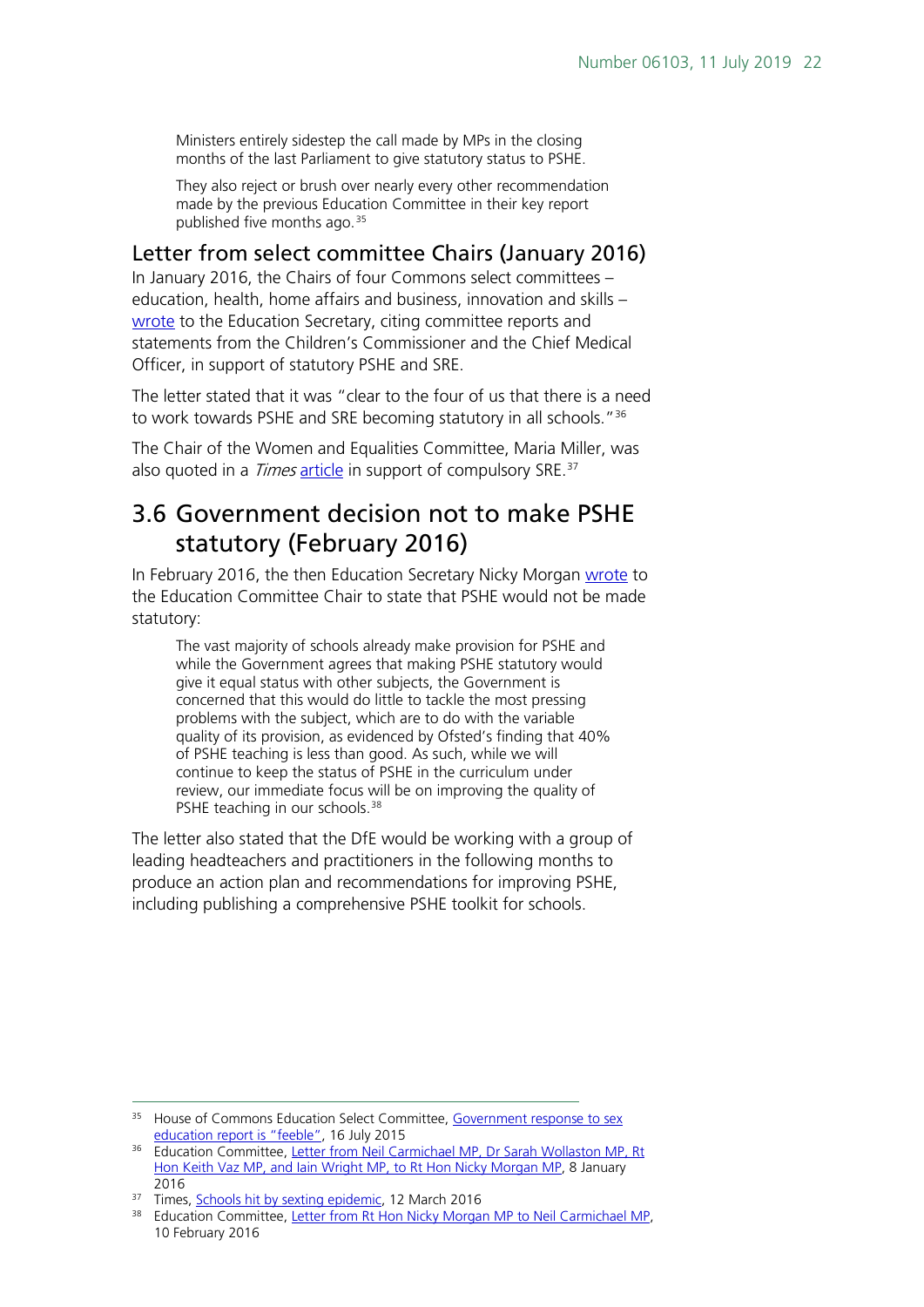### <span id="page-22-0"></span>Subsequent Government comment and reconsideration

In September 2016, the newly appointed Education Secretary, Justine Greening, [indicated to the Education Committee](http://data.parliament.uk/writtenevidence/committeeevidence.svc/evidencedocument/education-committee/role-and-responsibilities-of-the-secretary-of-state/oral/38342.pdf) that she was open to reconsidering the position of PSHE and SRE.[39](#page-22-3)

A subsequent [response to a Parliamentary Question](http://www.parliament.uk/written-questions-answers-statements/written-question/commons/2016-10-10/47734) by the Education Minister Edward Timpson confirmed:

As the Secretary of State said at the Education Select Committee hearing in September 2016, we need to look again at how schools deliver high quality PSHE including SRE. We are considering all the options and will come to a view soon.<sup>[40](#page-22-4)</sup>

During the [Second Reading debate](https://hansard.parliament.uk/commons/2016-12-05/debates/F3215438-F9D3-43FA-854E-5EA519D838DD/ChildrenAndSocialWorkBill(Lords)) in the Commons on the Children and Social Work Bill [HL] in December 2016, the Minister indicated that he had asked officials to "accelerate" their work on PSHE and SRE, so that he could report on the Department's conclusions at a later point during the passage of the Bill. [41](#page-22-5)

### <span id="page-22-1"></span>3.7 Labour commitment to statutory PSHE

In March 2016, the then Shadow Education Secretary, Lucy Powell, in an article prompted by concerns about sexting in schools, [announced](http://www.thetimes.co.uk/tto/opinion/thunderer/article4718516.ece) that making PSHE statutory in all state schools would be "one of the first things Labour does in government" and stated that:

Improving [PSHE's] status would help reverse the downward trend in lesson quality. It would ensure there was a broad and balanced framework of standards, with up-to-date guidance that reflects the world we live in. Alongside this, we want a new generation of PSHE leaders in every school, sharing best practice.<sup>[42](#page-22-6)</sup>

### <span id="page-22-2"></span>3.8 Women and Equalities Committee inquiry into sexual harassment and sexual violence in schools (2016)

On 19 April 2016, the Commons Women and Equalities Select Committee launched an [inquiry](http://www.parliament.uk/business/committees/committees-a-z/commons-select/women-and-equalities-committee/inquiries/parliament-2015/inquiry1/) into sexual harassment and sexual violence in schools.

This inquiry focused on:

- establishing the scale of sexual harassment and sexual violence in primary and secondary schools in the UK
- understanding the impact of sexual harassment and sexual violence on pupils and teachers
- making practical recommendations to reduce the levels of sexual harassment and sexual violence in schools

<span id="page-22-3"></span><sup>&</sup>lt;sup>39</sup> Education Committee, Role and Responsibilities of the Secretary of State for [Education,](http://data.parliament.uk/writtenevidence/committeeevidence.svc/evidencedocument/education-committee/role-and-responsibilities-of-the-secretary-of-state/oral/38342.pdf) 14 September 2016, HC 196

<sup>40</sup> [PQ 47734, 18 October 2016](http://www.parliament.uk/written-questions-answers-statements/written-question/commons/2016-10-10/47734)

<span id="page-22-5"></span><span id="page-22-4"></span><sup>41</sup> [HC Deb 5 Dec 2016 c84](https://hansard.parliament.uk/commons/2016-12-05/debates/F3215438-F9D3-43FA-854E-5EA519D838DD/ChildrenAndSocialWorkBill(Lords))

<span id="page-22-6"></span><sup>&</sup>lt;sup>42</sup> Times, [Labour will ensure children are taught the dangers of sexting,](http://www.thetimes.co.uk/tto/opinion/thunderer/article4718516.ece) 22 March 2016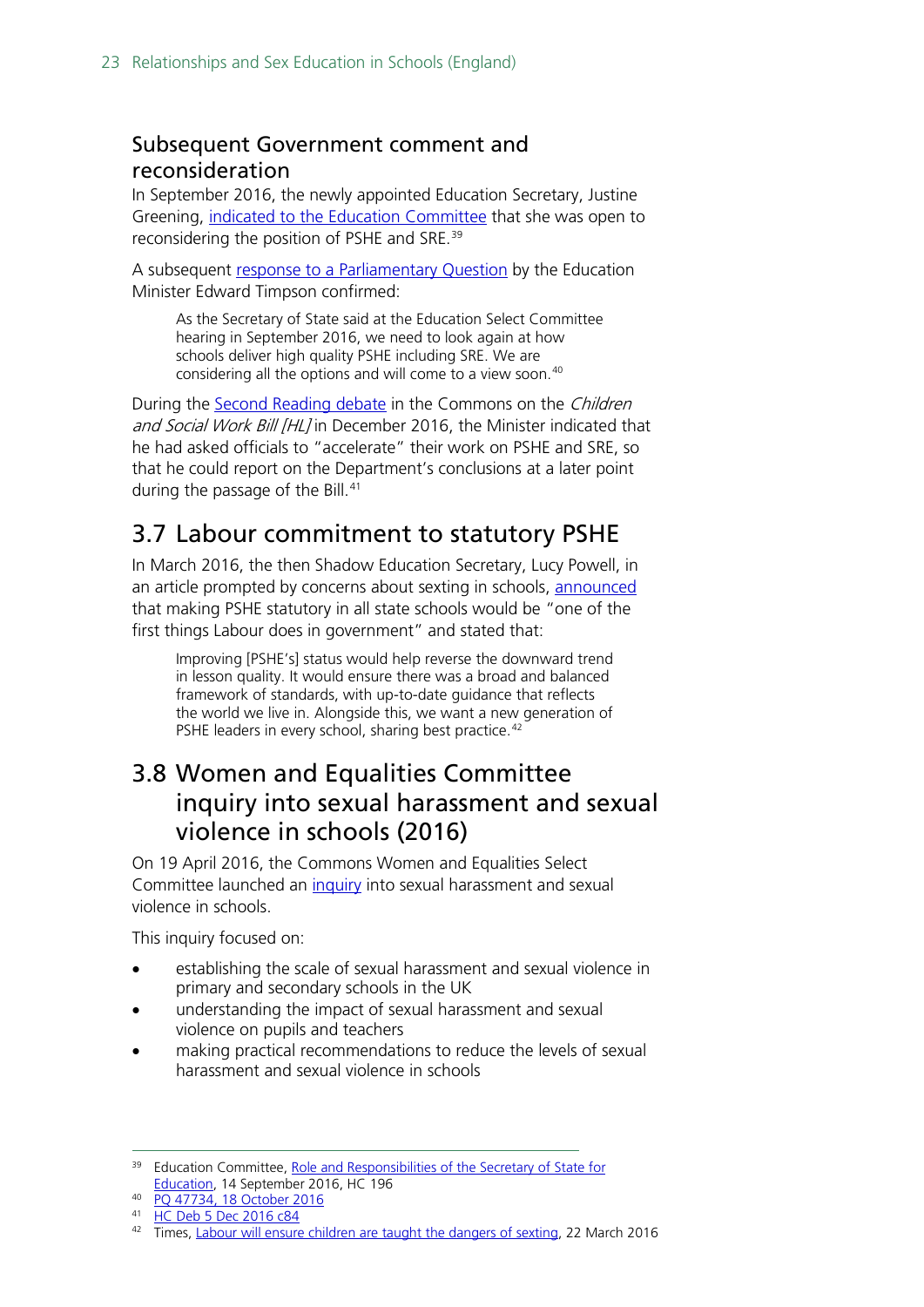As part of its inquiry, the Committee [asked](http://www.parliament.uk/business/committees/committees-a-z/commons-select/women-and-equalities-committee/dfe-evidence-check-forum/curriculum-and-personal-social-health-and-economic-education/) for comments on the strength of the Government's evidence on the current, non-statutory status of PSHE and its work in this area, to inform its questions to Ministers in evidence on 12 July 2016.<sup>[43](#page-23-1)</sup>

The [Committee's report](http://www.parliament.uk/business/committees/committees-a-z/commons-select/women-and-equalities-committee/news-parliament-2015/sexual-harassment-and-violence-in-schools-report-published-16-17/) was published in September 2016. It recommended that that PSHE and SRE should be made statutory subjects as part of the Education Bill then planned for autumn 2016.<sup>[44](#page-23-2)</sup> (That Bill was subsequently dropped.)

The [Government's response,](http://www.parliament.uk/business/committees/committees-a-z/commons-select/women-and-equalities-committee/news-parliament-2015/sexual-harassment-and-sexual-violence-in-schools-government-response-published-16-17/) published in November 2016, did not include a commitment to make either PSHE or SRE statutory. The Government stated that it would consider improvements to the teaching of both subjects:

…we will look at how what is taught in PSHE and SRE can fit into a whole school approach and reflected in codes of practice. We are conscious that the existing SRE guidance was last updated in 2000 and the case for further action on PSHE and SRE delivery is actively under review, with particular consideration to improving quality and accessibility.[45](#page-23-3)

The Committee Chair, Maria Miller, was [critical](http://www.parliament.uk/business/committees/committees-a-z/commons-select/women-and-equalities-committee/news-parliament-2015/sexual-harassment-and-sexual-violence-in-schools-government-response-published-16-17/) of the response, and in particular the lack of a commitment to statutory SRE:

In particular the Government needs to prioritise action to ensure Sex and Relationship education reflects the realities of the 21st century rather than the pre-smartphone age when guidance was last updated. [46](#page-23-4)

#### <span id="page-23-0"></span>New letter from select committee Chairs (November 2016)

Following the Government's response to the Women and Equalities Committee report, [five select committee Chairs wrote to the Education](http://www.parliament.uk/documents/commons-committees/Education/Correspondence/Chairs-letter-to-Secretary-of-State-re-PSHE-status-29-11-2016.PDF)  [Secretary,](http://www.parliament.uk/documents/commons-committees/Education/Correspondence/Chairs-letter-to-Secretary-of-State-re-PSHE-status-29-11-2016.PDF) to express disappointment at the lack of an announcement of statutory PSHE, and urged the Government either to support a current Private Member's Bill for statutory PSHE (see section 3.4) or bring forward proposals of its own.[47](#page-23-5)

The five Chairs were Neil Carmichael (Education Committee), Maria Miller (Women and Equalities), Yvette Cooper (Home Affairs), Dr Sarah Wollaston (Health), and Iain Wright (Business, Energy and Industrial Strategy).

<span id="page-23-1"></span><sup>43</sup> Women and Equalities Committee, Personal, Social, Health and Economic education [and the curriculum,](http://www.parliament.uk/business/committees/committees-a-z/commons-select/women-and-equalities-committee/dfe-evidence-check-forum/curriculum-and-personal-social-health-and-economic-education/) 5 July 2016

<span id="page-23-2"></span><sup>44</sup> Women and Equalities Committee, Sexual harassment and sexual violence in [schools,](http://www.publications.parliament.uk/pa/cm201617/cmselect/cmwomeq/91/91.pdf) Third Report session 2016-17, HC 91 para 151

<span id="page-23-3"></span><sup>45</sup> Women and Equalities Committee, Sexual harassment and sexual violence in schools: Government response to the Committee's Third Report of Session 2016-17, First special report of 2016-17, para 56

<span id="page-23-4"></span><sup>&</sup>lt;sup>46</sup> Women and Equalities Committee, New law needed to protect children from sexual [harassment and violence,](http://www.parliament.uk/business/committees/committees-a-z/commons-select/women-and-equalities-committee/news-parliament-2015/sexual-harassment-and-sexual-violence-in-schools-government-response-published-16-17/) 29 November 2016

<span id="page-23-5"></span><sup>&</sup>lt;sup>47</sup> Education Committee, Letter from Neil Carmichael MP and others to Rt Hon Justine [Greening MP,](http://www.parliament.uk/documents/commons-committees/Education/Correspondence/Chairs-letter-to-Secretary-of-State-re-PSHE-status-29-11-2016.PDF) 29 November 2016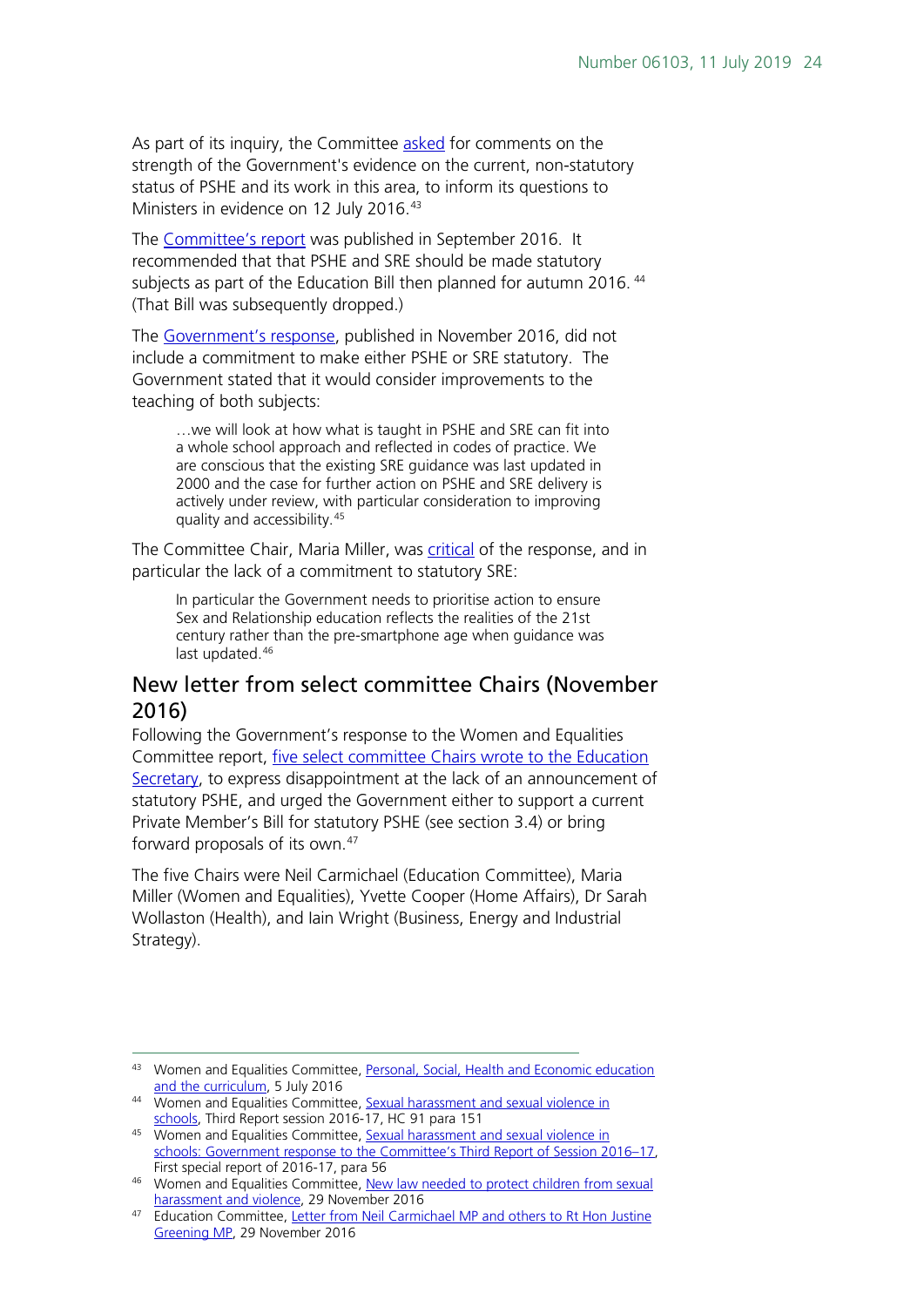## <span id="page-24-0"></span>4. Reforms to Independent School Standards; teaching about same-sex marriage

### <span id="page-24-1"></span>4.1 Background

During the passage of the Marriage (Same Sex Couples) Bill there was considerable debate about the implications of the legislation for teachers in schools. The then Equalities Minister, Maria Miller, made a statement in December 2012 on this issue:

**Mr Julian Brazier (Canterbury) (Con)**: Will my right hon. Friend reassure us that whatever is announced tomorrow, no teacher will face prosecution or civil action as a result of espousing a Christian view of marriage?

**Maria Miller**: My hon. Friend is right to raise this issue, which has been a concern for many of our constituents. I can confirm that nothing will change what children are taught. Teachers will be able to describe their belief that marriage is between a man and a woman, while acknowledging that same-sex marriage will be available. It is important to reassure people. There is a great deal of what perhaps one could call scaremongering. It is important that teachers and faith schools are aware that they will continue to enjoy the same situation as they do now.<sup>[48](#page-24-2)</sup>

The Equalities and Human Rights Commission has published a guidance document, [The Marriage \(Same Sex Couples\) Act 2013: The Equality](http://www.equalityhumanrights.com/sites/default/files/publication_pdf/GD.13.103-4%20Schools%2024-03-14.pdf)  [and Human Rights Implications for the Provision of School Education.](http://www.equalityhumanrights.com/sites/default/files/publication_pdf/GD.13.103-4%20Schools%2024-03-14.pdf) This was updated in June 2014, and states that schools are not required to *promote* same-sex marriage:

Teaching about marriage must be done in a sensitive, reasonable, respectful and balanced way. Teachers are subject to professional requirements, the school curriculum, school policies, and antidiscrimination duties towards colleagues and pupils.

No school, or individual teacher, is under a duty to support, promote or endorse marriage of same sex couples. Teaching should be based on facts and should enable pupils to develop an understanding of how the law applies to different relationships. Teachers must have regard to statutory guidance on sex and relationship education, and to meet duties under equality and human rights law.

Subject to the above, nothing in the Act affects the rights of schools with a religious character to continue to teach about marriage according to their religious doctrines or ethos. Any views expressed about marriage of same sex couples, by governors, teachers, other school staff, parents and pupils, may reflect the religious ethos of the school.

<span id="page-24-2"></span>Governors, teachers and non-teaching staff in schools, parents and pupils, are free to hold their own religious or philosophical beliefs about marriage of same sex couples. These rights are not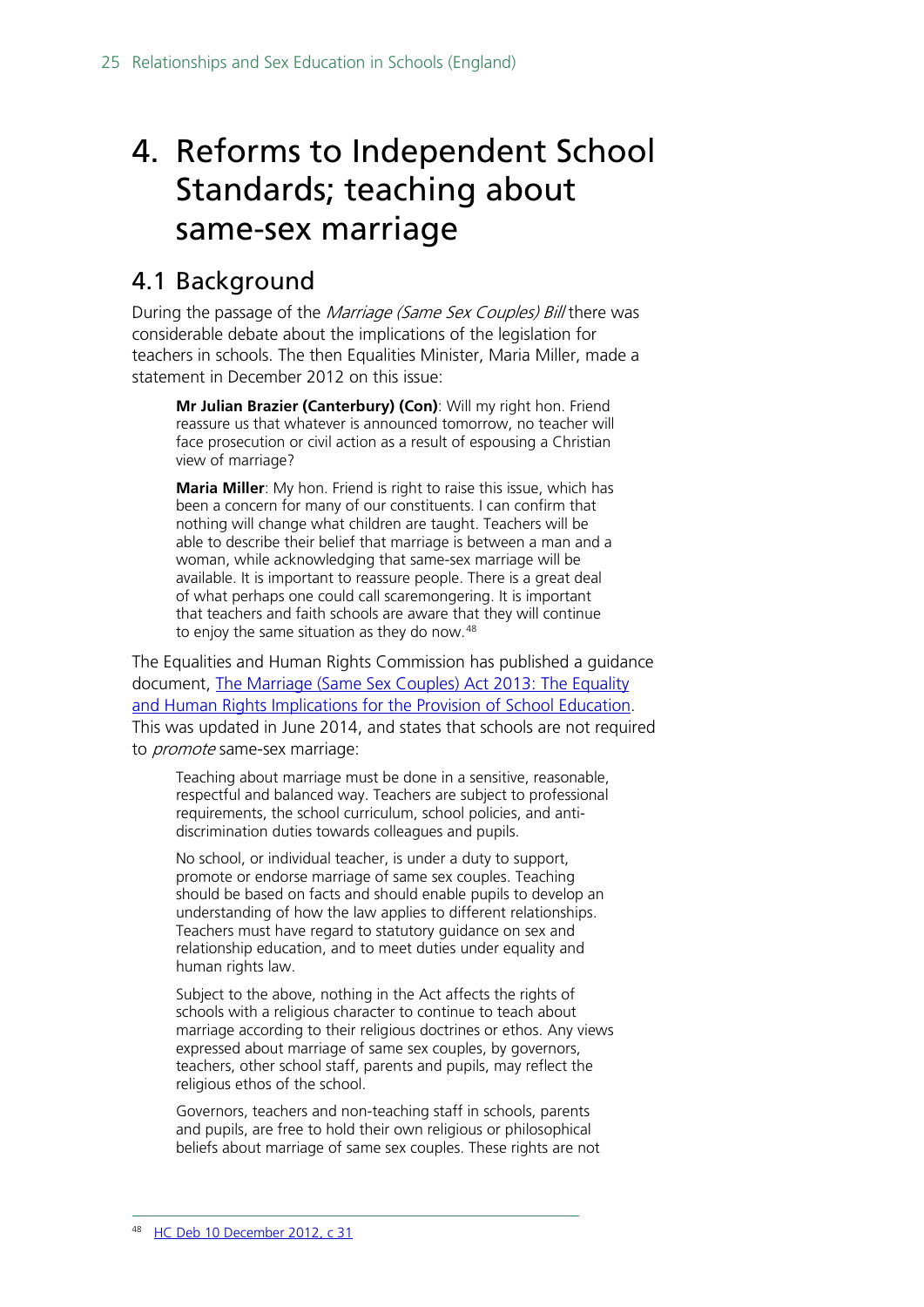limited by anything in the Act, education law, or equality and human rights law.

Pre-existing parental opt-out rights in respect of sex and relationship education remain unaffected by the Act.<sup>[49](#page-25-1)</sup>

### <span id="page-25-0"></span>4.2 Reforms to the independent school standards regulations

The Coalition Government made reforms to the regulatory framework for free schools, academies, and independent schools. Some campaign groups, including the Coalition for Marriage, interpreted the reforms as meaning that schools would be required to actively promote same-sex marriage.

During July and August 2014, the then Government consulted on making changes to the *Education (Independent School* Standards) Regulations 2010 (SI 2010/1997), as amended. The [consultation](https://www.gov.uk/government/uploads/system/uploads/attachment_data/file/322296/Consultation_Document_23_6_-_independent_school_standards.pdf)  [document](https://www.gov.uk/government/uploads/system/uploads/attachment_data/file/322296/Consultation_Document_23_6_-_independent_school_standards.pdf) explained the intention behind the planned changes (which are part of wider reforms):

The proposed changes to Part 2 [of Schedule 1 to the 2010 Regulations] are aimed at making it clear to independent schools that the proprietor must actively promote the fundamental British values that are set out in section 1.1(c) above and that schools must actively promote the specified principles, including furthering tolerance and harmony between different cultural traditions and encouraging respect for democracy. A minimum approach, for example putting up posters on a notice board and organising an occasional visit to places of worship would fall short of 'actively promoting'. Schools will be expected to focus on, and be able to show how their work with pupils is effective in embedding fundamental British values. 'Actively promote' also means challenging pupils, staff or parents expressing opinions contrary to fundamental British values.

The new requirement for schools to actively promote principles which encourage respect for persons with protected characteristics (as set out in the Equality Act 2010) is intended to allow the Secretary of State to take regulatory action in various situations: for example where girls are disadvantaged on the grounds of their gender; failure to address homophobia; or where prejudice against those of other faiths is encouraged or not adequately challenged by the school.

We intend to update and reissue the current guidance on this standard to reflect these changes.<sup>[50](#page-25-2)</sup>

Subsequently, the then Government laid amending regulations – the [Education \(Independent School Standards\) \(England\) \(Amendment\)](http://www.legislation.gov.uk/uksi/2014/2374/pdfs/uksi_20142374_en.pdf)  [Regulations 2014](http://www.legislation.gov.uk/uksi/2014/2374/pdfs/uksi_20142374_en.pdf) (SI 2014/2374), which came into force on 29 September 2014. The **Explanatory Memorandum** to the amending regulations addresses some of the concerns that were raised during the consultation period:

<span id="page-25-1"></span><sup>&</sup>lt;sup>49</sup> EHRC, The Marriage (Same Sex Couples) Act 2013: The Equality and Human Rights [Implications for the Provision of School Education,](http://www.equalityhumanrights.com/sites/default/files/publication_pdf/GD.13.103-4%20Schools%2024-03-14.pdf) Pg 2-3

<span id="page-25-2"></span><sup>50</sup> DfE, *Proposed New Independent School Standards*, 23 June 2014, Pps. 6-7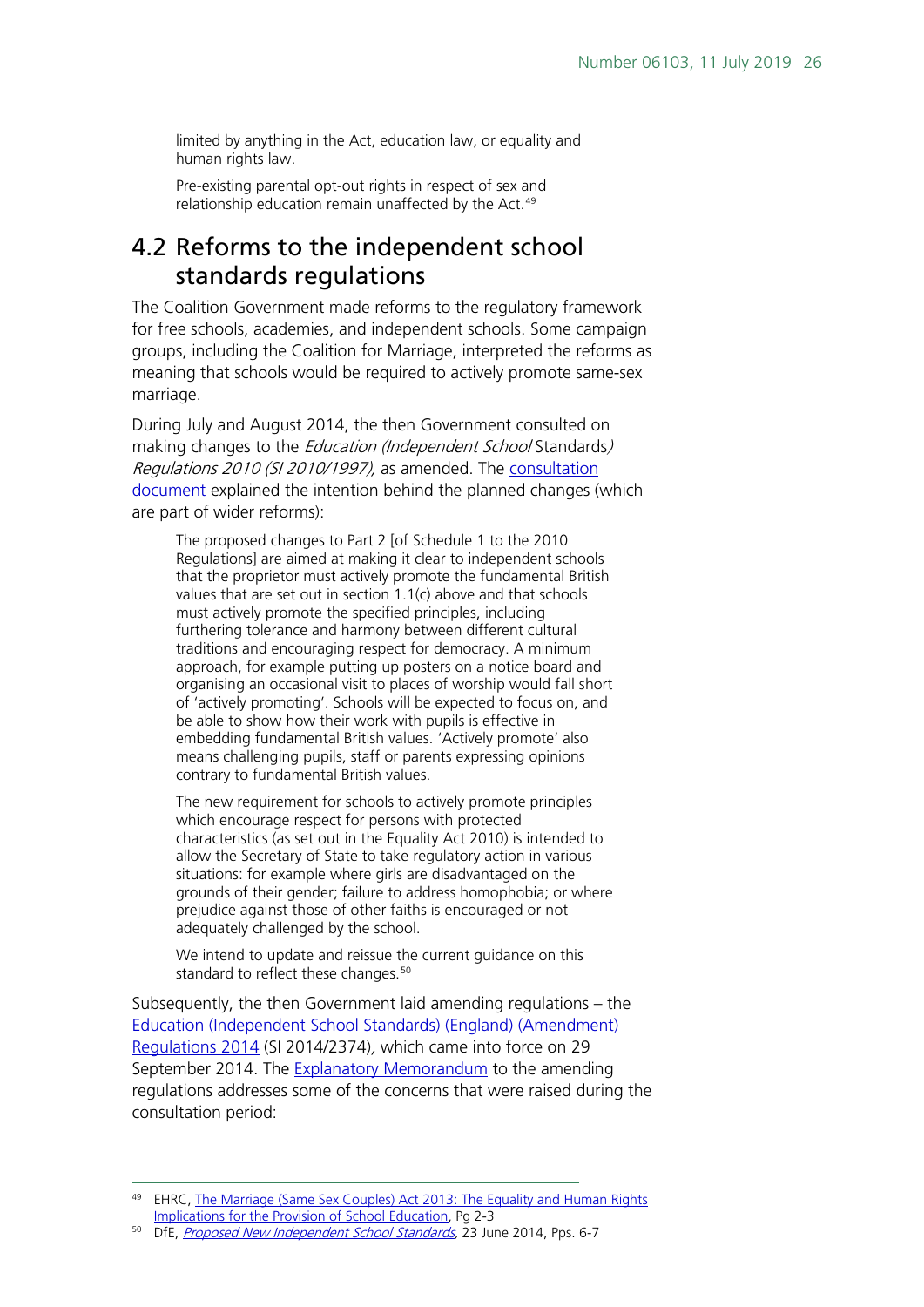8.1 The proposed changes made by these Regulations were subject to a six-week consultation from 23 June to 4 August. This resulted in 1462 responses. Of these 909 were in support of a campaign that claimed the effect of the changes would be, amongst other things, to: introduce new values; extend the equality agenda; discriminate against Christianity; and undermine religious freedoms. This is not correct. The fundamental British values are not new. They were defined in the government's 2011 Prevent Strategy and have been part of the Independent School Standards since the beginning of 2013.

8.2 In relation to equality legislation, the proposals are that schools should encourage pupils to respect other people, even if they do not agree with them. This does not extend equality requirements or discriminate against Christianity or religious freedoms. The amended standard would not require a school to do anything that they are not currently required to do by the Equality Act 2010 (which applies to independent schools).

8.3 Of the remaining responses there were 516 on whether the changes to the SMSC [spiritual, moral, social and cultural] standard are required to ensure the active promotion of fundamental British values and respect for other people. A significant number of respondents indicated that they disagreed with the proposed changes, but analysis of the related comments revealed that this was because of misunderstanding the effect or raising issues that were not part of the consultation. For example, some responses questioned the definition of the fundamental British values and requested that this be opened up for further debate; others maintained that the changes extend the equality agenda and will result in the marginalisation of Christianity; and others considered that the changes are not necessary, that the standards were only amended in January 2013, and that many schools are already doing this.

8.4 The Department has not made any changes to the proposed revision to the SMSC standard as a result of the consultation.<sup>[51](#page-26-0)</sup>

Neither the consultation document nor the Explanatory Memorandum to the amending regulations specifically mention the teaching of samesex marriage.

A [legal advice note](http://www.christian.org.uk/JohnBowersQC-SchoolRegulations.pdf) on the new regulations prepared by John Bowers QC for the Christian Institute, and published on the Institute's website argues in its conclusion:

a. It is a small step to elide the respect for a person required by the amended Regulations to respecting the beliefs of the group to which that person belongs, and in effect to become a requirement to promote the protected characteristics themselves.

b. There is a danger with these proposals that the curriculum in independent school becomes politicized because respect for some protected characteristics may be highly contentious; in effect the seal on the curriculum (created by section 89(2) of the Equality Act 2010) will be thereby broken. To mix the metaphor, a Rubicon preserved by successive governments will be crossed.

<span id="page-26-0"></span> <sup>51</sup> [Explanatory Memorandum to the Education \(Independent School Standards\) \(England\)](http://www.legislation.gov.uk/uksi/2014/2374/pdfs/uksiem_20142374_en.pdf)  [\(Amendment\) Regulations 2014,](http://www.legislation.gov.uk/uksi/2014/2374/pdfs/uksiem_20142374_en.pdf) SI 2014/2374, Pp 2-3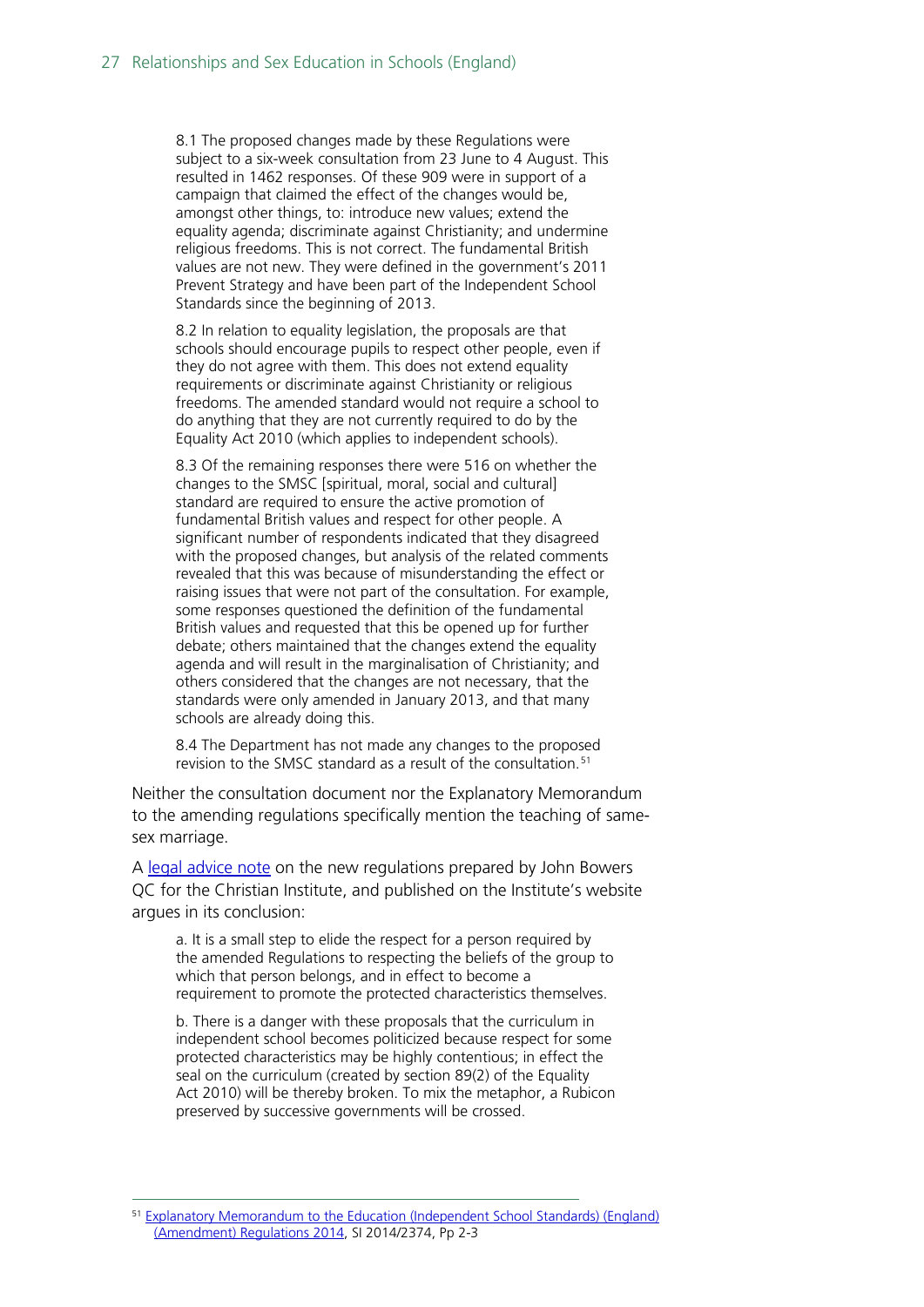c. The danger of litigation is exacerbated by the vagueness in the proposals arising from the concept of *active* promotion.

41. The inevitable result is to open teachers up to increased scrutiny, pressures and complaints. There is a real risk of major litigation over what happens in the classroom. Further the contents may undermine their academic freedom.<sup>[52](#page-27-1)</sup>

An **Impact Assessment** on the regulations was subsequently published by the then Government in December 2014.<sup>[53](#page-27-2)</sup>

### <span id="page-27-0"></span>4.3 Independent school standards guidance

In 2018 the Department for Education ran a [consultation](https://www.gov.uk/government/consultations/operating-the-independent-school-regulatory-system) asking for views on:

- Draft advice for schools on the independent school standards
- A policy statement on regulatory and enforcement action taken by the Department for independent schools not meeting those standards
- Revised regulations governing the information required of independent schools, and those wishing to register such schools

The [consultation document](https://consult.education.gov.uk/school-frameworks/operating-the-independent-school-regulatory-system/supporting_documents/ISSPackageConDocv7.0.pdf) stated that the aim of the consultation was to provide advice for schools across the independent school standards, which currently only exists in part.

The [Government response to the consultation](https://www.gov.uk/government/consultations/operating-the-independent-school-regulatory-system) was published in April 2019.[54](#page-27-3)

The [Independent school standards: guidance for independent schools](https://assets.publishing.service.gov.uk/government/uploads/system/uploads/attachment_data/file/800615/Independent_School_Standards-_Guidance_070519.pdf) published after the consultation set out the following on the teaching of PSHE, including same-sex marriage:

2.15 […] The standard will not be met if, for example, the PSHE curriculum:

> a. encourages pupils to see those of particular races or religions as being inferior in any way

b. suggests to male pupils that women and girls should be treated with less respect than males or that a woman's role is subservient to that of a man - or vice versa

c. were to facilitate debate on same-sex marriage, but teaches pupils that the parties to such a marriage do not merit the protection which the legal status of marriage or civil partnership affords in law - although teaching that the faith position of the school is that marriage is only between a man and a woman is acceptable

d. teaches that disabled people deserve less equal treatment, for example because of sins they are said to have committed in previous lives

<span id="page-27-1"></span><sup>52</sup> Christian Institute website download, *Advice on the effect of proposed new*<br>*independent school standards*, published 3 October 2014, Pp 17-18.

<span id="page-27-2"></span><sup>53</sup> Final Stage IA. *The Education (Independent School Standards) (England)* [\(Amendment\) Regulations 2014 and the Education \(Independent School Standards\)](http://www.legislation.gov.uk/ukia/2014/380/pdfs/ukia_20140380_en.pdf)  [Regulations 2014](http://www.legislation.gov.uk/ukia/2014/380/pdfs/ukia_20140380_en.pdf)

<span id="page-27-3"></span><sup>&</sup>lt;sup>54</sup> Department for Education, Operating the independent school regulatory system: [government response,](https://www.gov.uk/government/consultations/operating-the-independent-school-regulatory-system) April 2019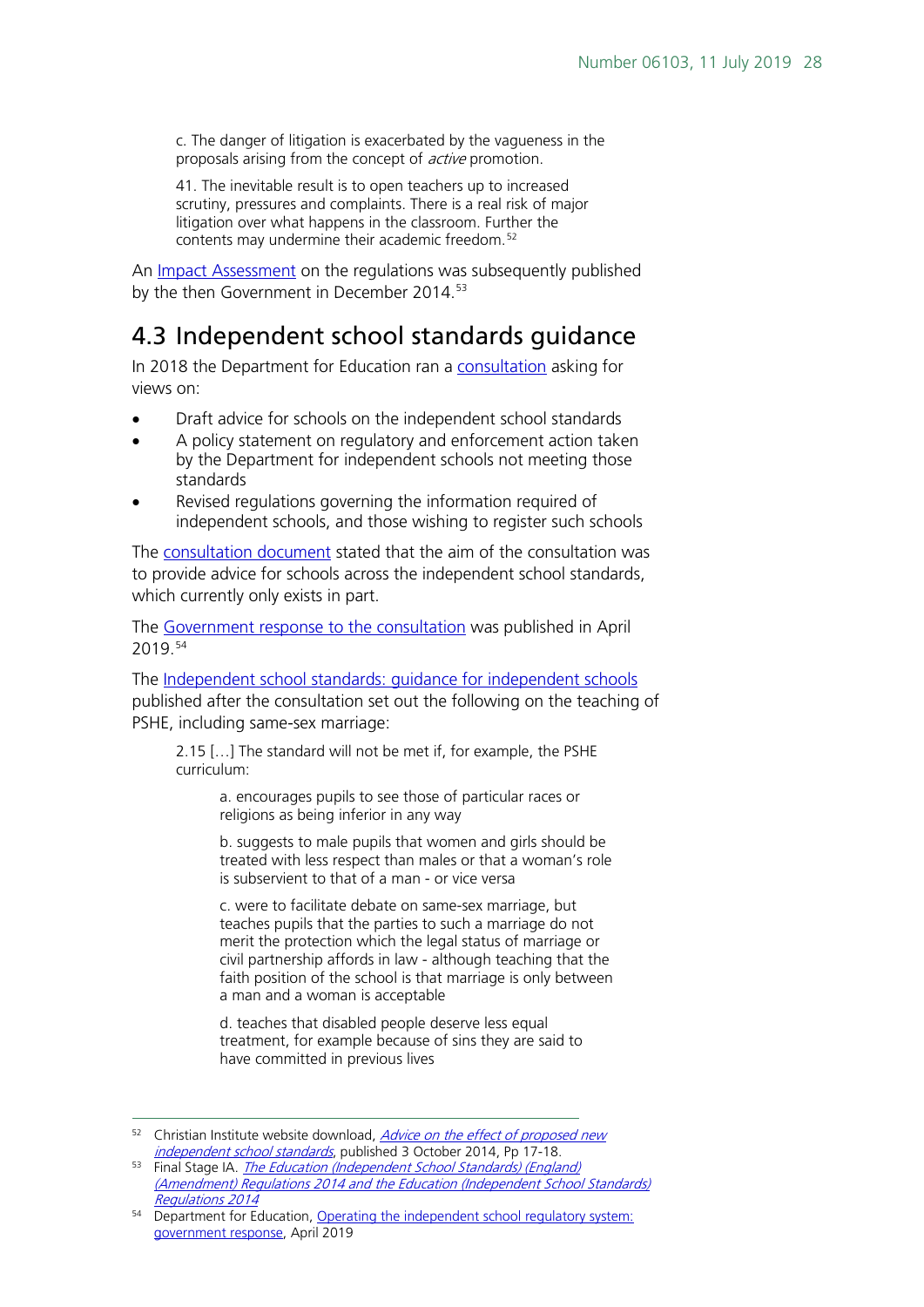e. encourages pupils to believe that women who are pregnant without being married should be punished or not respected. Teaching that the faith position of the school is that sexual activity involving members of that faith should be kept within the bounds of marriage is acceptable.

2.16 A school can teach that its particular faith has teachings relevant to these matters, and explain to pupils what those teachings are. However, this does not mean that a curriculum, including that for religious education, can be planned or teaching provided which advocates or otherwise encourages pupils not to respect other people on the basis of a protected characteristic<sup>[55](#page-28-0)</sup>

<span id="page-28-0"></span> <sup>55</sup> Department for Education, The independent school standards: advice for independent schools, April 2019, p10-11